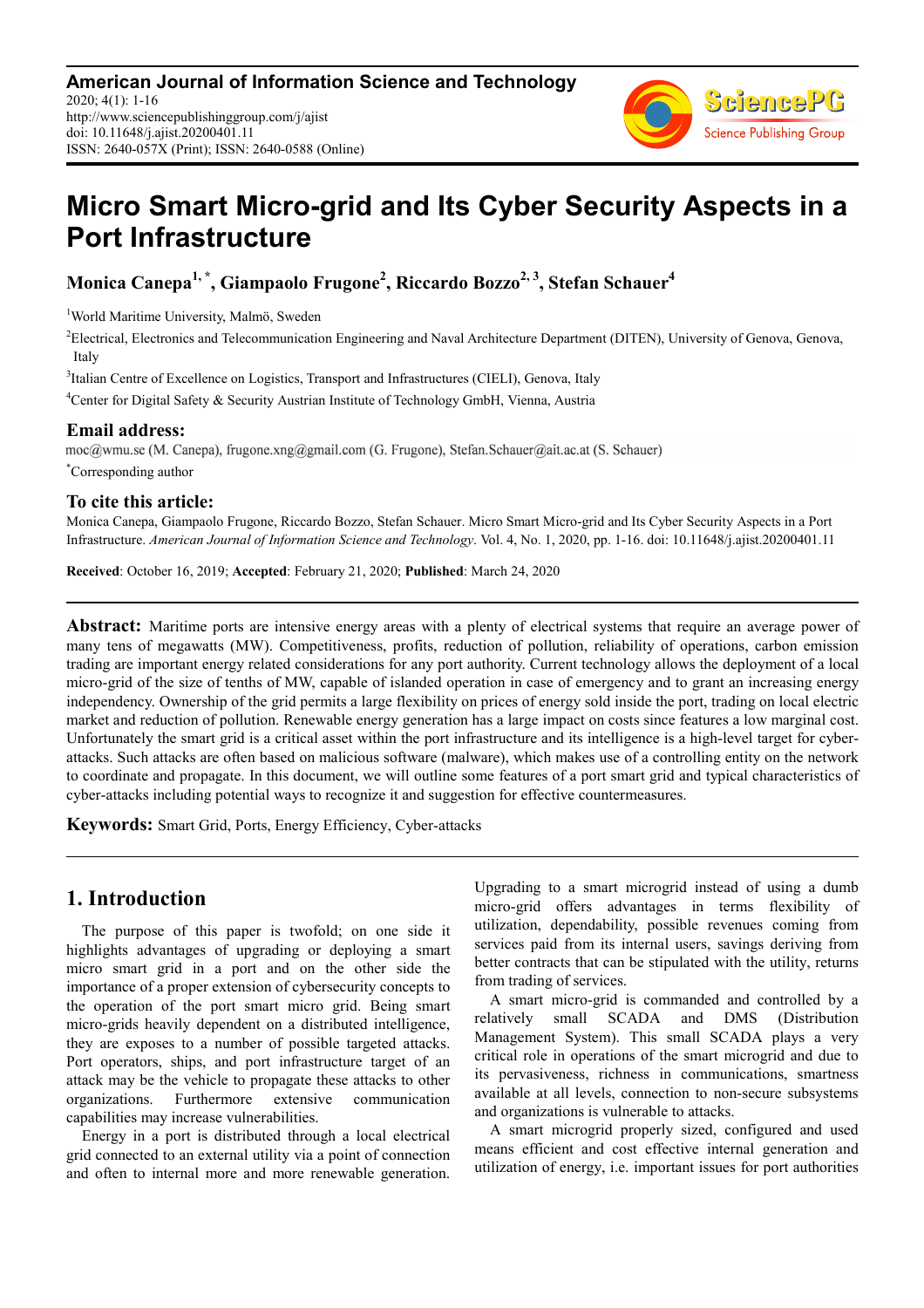and port operators due to impacts on operational cost, business continuity, compliance to emission regulations, satisfaction for operators and in last instance its competiveness [1].

Distributed intelligence, adaptive protection and control, strong user involvement, load and generation programmability and effective management of electric fleets are sources of effective benefits to stakeholders and users [2].

The resiliency of the microgrid is of utmost importance due to the reliance of port infrastructure on continuity and quality of its operations. Resiliency "is the ability to bounce back, to mitigate the effects of an attack, or recover quickly after getting a hit" [3].

The cyber security issues of smart grid infrastructures have been addressed by several research papers in order to improve the cyber security of the smart grid by using different methodologies and techniques.

Rawat et al. [4] they explored the challenges for the smart grid security, classifying the attacks based on the type of network: home network (HAN), neighborhood area network (NAN) and wide area network (WAN). Starting from the fact that information security is based on three known principles such as confidentiality, integrity and availability (CIA) have shown the impacts deriving from attacks on information security.

Shapsough et al. [5] presenting some security challenges in the smart grid system and possible solutions, recommends a new security conceptual model based on the Internet of Things paradigm. Development of standards, conceptual models is crucial to increase a secure design of a micro smart grid.

Another study, conducted by Liu et al. [6] pointed out the importance of the identification of the relevant IT security and privacy problems in order to create a reliable intelligent grid. With reference to IT security problems, especially in relation to privacy problems, the differences between IT networks and networks of networks were highlighted. intelligent.

Wang et al. [7] have developed a study on IT security on surveys and challenges in the smart grid, which shows that due to the complexity of the network architecture, the delay limits on different time scales, the scalability and the diversified capacity of the built-in devices, the most viable solutions are those on a large scale shaped on the needs for different network applications.

Bedi et al. [8] with a Review of internet of things (IoT) in electric power and energy systems, have analyzed the use of IoT technologies in electricity and energy systems. It highlights how the effective use of IoT technologies can represent an opportunity for a rapid development in smart grid applications but with some challenges represented by aspects related to communication Digitization brings significant benefits but a safe use of IoT technologies in smart grid applications is necessary.

Kimany et al. [9] analyze Cyber-security issues capturing the development of IoT-based smart grid, highlighting how the use of IoT-based technologies in smart grid applications represents one of the biggest challenges in terms of IT security, in the development of this system.

Eder et al. [10] in order to predict future types of malware, it develops a cyber attack model for detecting malware-based communications derived from existing technologies.

With reference to electrical networks, given that existing malware attacks can have significantly destructive impacts, it is important to provide adequate description of the generic phases of cyber attacks carried out by means of malware.

Thanks to the generic life cycle model that formalizes the phases of malware-based cyber attacks, you can be able to analyze existing malware by fragmenting it into recurring cycles, thus allowing a detailed comparison of the characteristics of existing malware and constituting a finalized basis to predict future developments.

Therefore the impact of cyber-attacks on power systems has been a primary issue of research in recent years [11]. Smart grids depend significantly on data transfers, with higher quality of service (QoS),]. Due to their highly integrated nature, smart grids are also more vulnerable to cyber threats and attacks.

Most of the existing research has explored either cyber system or power system vulnerabilities, but not both in a comprehensive and truly integrated manner. Sridhar et al [12] presented the impact of data integrity attacks on voltage control loop. The impact of cyber-attacks on transient stability of smart grids with voltage support devices is analyzed by Chen et al. [13]. A framework that models a class of cyber-physical switching vulnerabilities in smart grid systems is found in Liu et al. [14].

# **2. Port Organization**

Two key figures are present in a port: the port authority and port operators. Operators are entity/organization working in a port that use and/or generate energy, own infrastructures, plants and buildings and provide services to their customers. The port authority, within its institutional role, can decide to operate as an energy aggregator of internal energy resources, establishing a virtual power plant, scheduling operations according to optimality criteria agreed with operators and stakeholders. As an aggregator it can trade energy and capacity services and respond to signals (generally prices) coming from the external utility.

Of course port operators and port authorities look for profits [15] and competitiveness, from different point of view. Most of them have a growing focus on reduction of emissions, energy efficiency and energy saving,

According to Theodoropoulos [16], Energy efficiency and reduction of emissions is achieved by:

- a. Effective use of energy mix of internal traditional and renewables generation.
- b. Adjusting demand and generation of energy by flexible management, instantaneous load shedding or curtailment and intelligent utilization of battery storage.
- c. Maximum priority given to renewable energy as primary resource.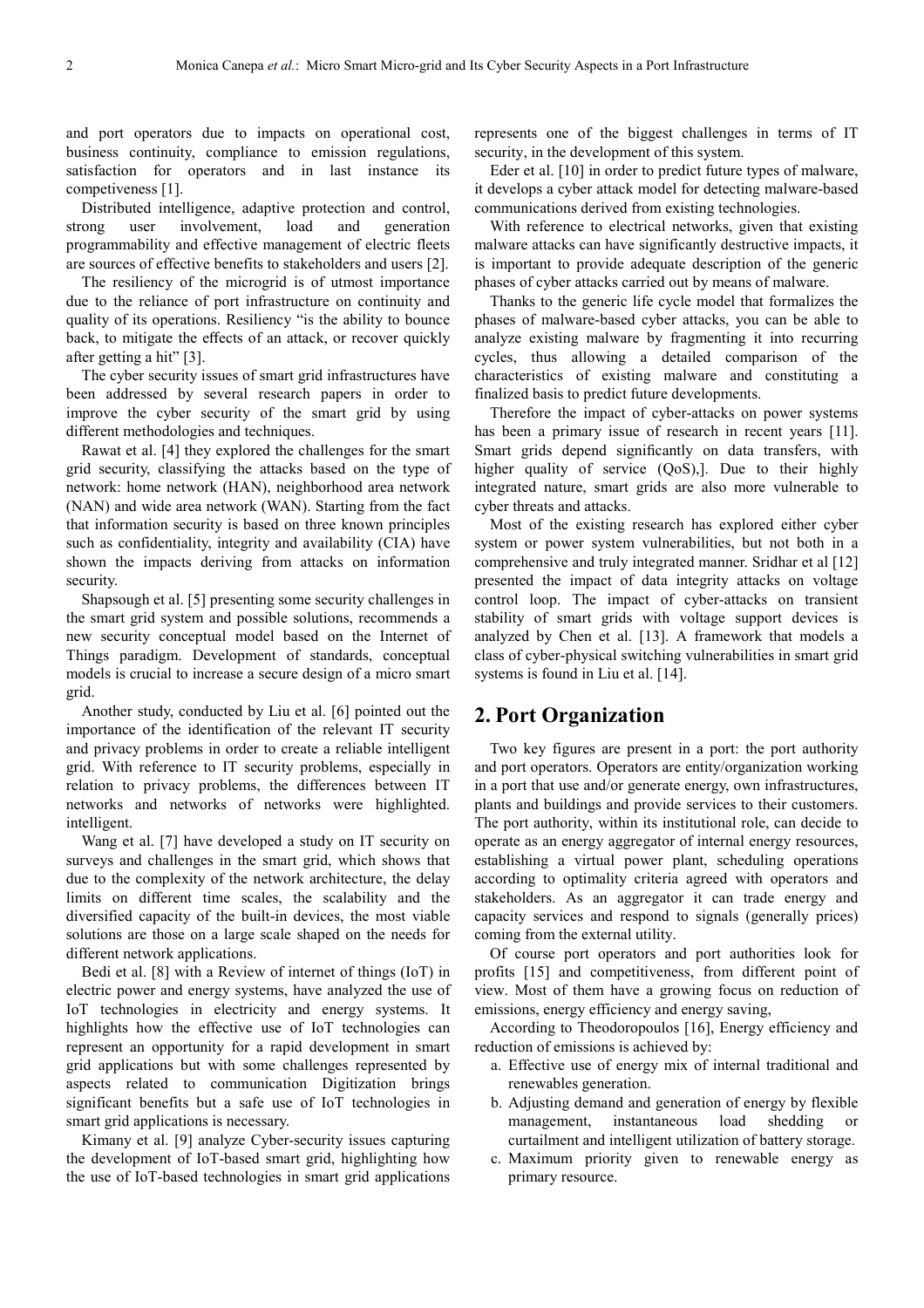- d. Constantly moving generation and utilization of equipment to the their respective high efficient operating points.
- e. Having operators with greater awareness on micro-grid status and current/forecasted prices in order to permit to them the correct planning of their own technical and economic operations.
- f. Maximize the use of electric transportation within the port area.

## **3. Smart Micro Grid and Vulnerability**

A smart micro-grids is characterized by a set of distinctive aspects (small geographical distribution, distributed presence of intelligence, smart sub-systems, extensive interaction between logical and physical level, strong requirements on service continuity, resilience, extensive use of INTERNET communication services [17], access by many users and organization) that make traditional mechanism for ICT defense techniques weaker or some time ineffective.

The weakness towards potential cyber-attacks increases in proportion to the growth of the complexity of microgrid control [18, 19] is amplified by:

- a. Increasing interconnections with public networks, end users and IT organizations.
- b. Extensive use of INTERNET based communication among all customers of the microgrid.
- c. Increasing adoption of COTS (Commercial Off-the-Shelf products in control) such as operating systems, DBMS, application software, etc.
- d. Introduction of new technological paradigms of the ICT sector (e.g. virtualized systems, clouds).
- e. Big growth of data volume coming from nonhomogeneous and non-secure sources.
- f. Smart metering (Automatic metering infrastructure).
- g. Technological evolution that is introducing new security related vulnerabilities and criticalities.

Security context finds an additional interpretation in the analysis of the level of danger of potential attackers and their motivations, objectives and technical capabilities.

Preventing malicious events arising from well-organized attackers with strong financial resources, technical skills and the availability of state-of-the-art technological tools is a critical issue in a port and maritime organization.

Operators and stakeholders need to identify their specific threats and estimate their risks, to protect their business assets, minimize costs in case of failures and recover as quickly as possible. Taking into account that the infrastructure of the electrical micro-grid generates a high dependence of almost all the infrastructures and vital functions of the port on it, it is evident the disastrous impact that might have for a port a cyber-attack aimed at forcing these infrastructures out of service.

Beyond traditional attacks and exploitation of "zero-day" vulnerabilities that bypass signature-based attack detection systems, an attacker could design malicious activities based on the contemporary perturbation of information coming from the SCADA and physical equipment, what would trigger of actions that could cause unexpected behavior of the micro-grid.

This situation greatly complicates the micro-grid security monitoring practices and the degree of applicability of the technologies available today in ICT field.

The combination of relevant factors, such as the logicalphysical nature of the infrastructure, the need to guarantee a high level of continuity of service and the threat of technically competent and well-organized attackers, makes apparent the need of sophisticated counter-measures for attack prevention, identification and quick response.

Operations such as:

- a. acquisition of feedback regarding the level of security of the physical infrastructure.
- b. correlation of information coming from the ICT security domain, physical security and SCADA (Supervisory Control and Data Acquisition).
- c. minimization of reaction and recovery times are very critical in relation to security.

Analysis and design support in relation to vulnerability is based on cyber security testbed platforms. It permits to investigate security issues and countermeasures. Different network attack scenarios can be simulated. Most of the testbeds consider security and privacy as a priority [20]. Typical attack scenarios [21] are:

- a. Unauthorized access to a PLC, RTU, PMU, IED device;
- b. Blocking field sensors from reporting false data or events;
- c. Spoofing;
- d. Message relay;
- e. Request tampering;
- f. Injection of malicious function;
- g. Denial of service (DoS) attack.

It is a good practice to have all micro-grid customers and micro-grid owners equipped with their own cyber protections at hardware and software level including communication and training of operators or concerned people (awareness).

According to Larkin M [22], game theory is a good reply to issues posed by cyber security; in particular three points are to be examined:

Point 1.

Methods to evaluate resiliency of a cyber system employing game theory and stochastic modeling.

Point 2.

Given the current state the grid and potential actions of an attacker, how is it possible to evaluate the likelihood of success or failure of defensive countermeasures?

Point 3.

Validate methods to perform a cost analysis to decide about upgrade or replacement of cyber defense hardware and software taking into account the effects on the system.

## **4. Why a Smart Micro-grid**

A micro-grid is not a new concept since many large industrial areas and many ports are using an internal electrical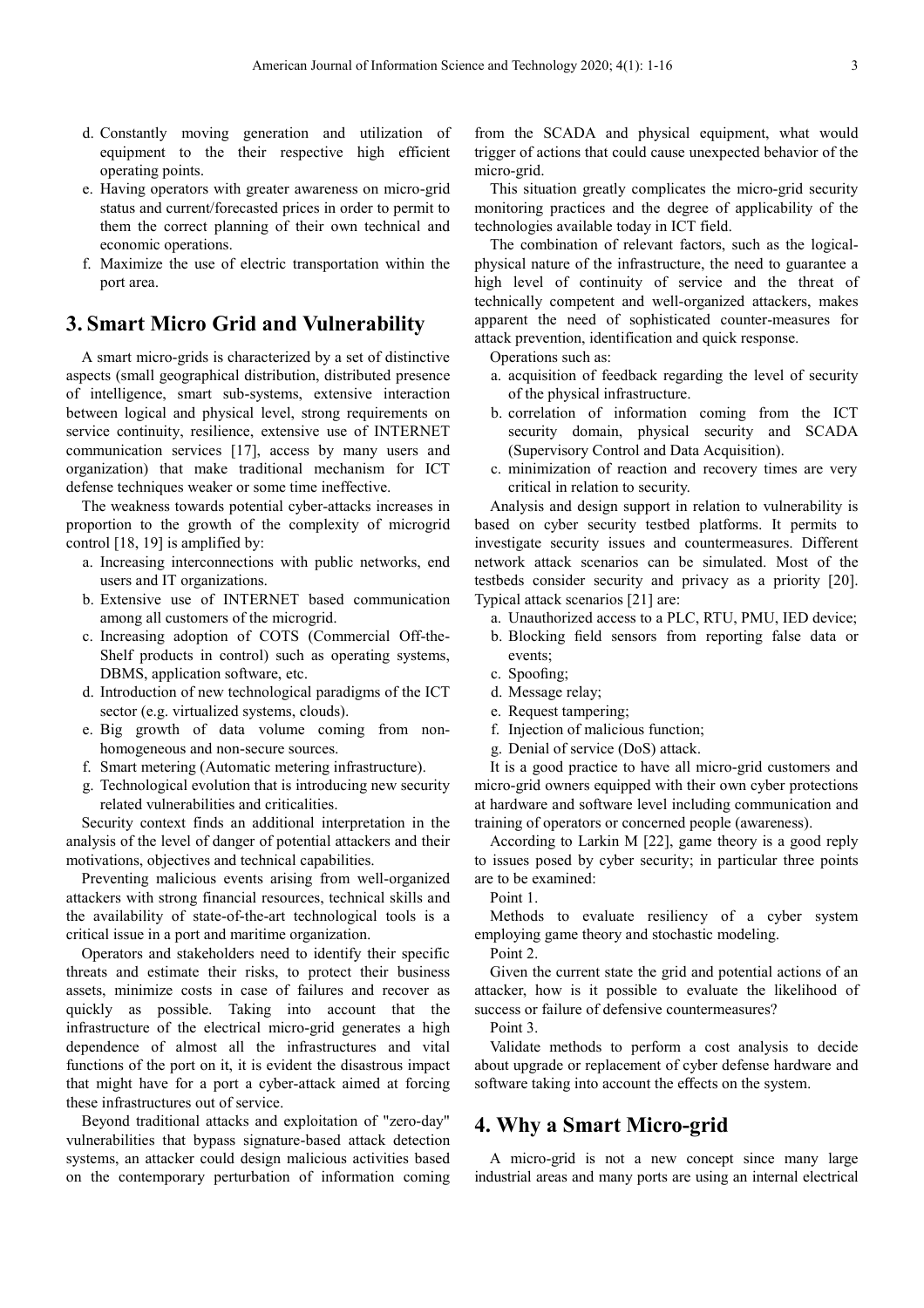grid connected to an external utility and partially powered by internal generation. The micro-smart grid add pervasive intelligence, smart devices and an ubiquitous communication system [23] to an otherwise traditional micro-grid.

The U.S. Department of Energy (DOE) defines a micro grid as: "A group of interconnected loads and distributed energy resources with clearly defined electrical boundaries that acts as a single controllable entity with respect to the grid and can connect to and disconnect from the grid to enable it to operate in both grid-connected or island-mode [24].

As indicated in the White paper developed by Muni-Fed – Antea Group Energy Partners, LLC [25], smart micro-grids are also designed to allow delivering of excess energy into the incumbent utility grid as well as to import energy from the utility grid. A smart micro-grid is a small-scale version of the traditional utility grid designed to optimize energy services through its extensive use of decentralized flexible, user oriented control.

Irrespective of the level of its smartness, a micro-grid consists of two major parts:

- a. The electrical infrastructure, i.e. the smart assets that generate, deliver, transform and use energy.
- b. Communication and control systems, i.e., bidirectional communication and control system that operates the whole electrical smart micro-grid.

The most of ports are still using "dumb" micro-grids operating at significant marginal cost, rigidity of operations and a level of reliability and resiliency that would be helpful to be improved.

A traditional dumb micro-grid shows a number of shortcomings, like:

- a. Difficulty to fully exploit the potential of internal generation resources, often random and not dispatchable (frequently renewables such that large arrays of PV modules, biogas fired turbines, wind turbines, storage batteries, etc.) and transform them into an opportunity by remunerate stakeholders without tantalizing micro-grid performance and violating contractual terms with any part connected to the microgrid;
- b. Difficulty to meet price expectations from operators by establishing a customizable and flexible tariff policy that fits well with their operational needs. And;
- c. Limited possibility to provide support to requests coming from external supplier and achieve revenues by contractualizing this support;
- d. Inadequate capability to trade services, actuate policies such as "Demand Response" (DR) and exploit "Time of Usage Tariff" (TOU);
- e. Less reliability and resilience compared to a smart micro-grid.

A smart micro-grid is able to work out these shortcomings [26] and therefore is a sensible solution to help a port to increase its operational capabilities, its efficiency and eventually competitiveness.

Revenues and savings generated by a smart micro grid

compensate some or all of the capital and operating costs incurred by port authority to upgrade to a smart micro-grid and to operate it.

## **5. Enabling Objectives**

Economic and technical objectives are enabling factors that justify deployment of a smart micro-grid.

- a. Economic objectives include cost reductions and streaming revenues coming from grid mode of operations like arbitrage/trading, reduction of cost of procurement of energy by virtue of flexible procurement (for base and time varying supply) contracts that may be stipulated, minimization of risks to incur into penalties due to non-compliance with contractual terms (peaks, valleys, supply of services, emissions, etc.), opportunity get rewards by responding positively to signal coming from the supplying utility.
- b. Technical objectives include the deployment of a stable, resilient, cyber-secure and reliable smart micro-grid capable of delivering high quality energy at the best prices to its users considering to their past, present and forecasted behavior.

These objectives [26] translate themselves into specifications that highlight characteristics that are required or desirable:

- a. Control of the micro-grid available at different layers of a hierarchy. It permits to pursue the individual optimization objectives of single users within the general optimization scheme of the smart microgrid.
- b. Capability of "off the grid" operations when necessitated by external adverse electrical conditions.
- c. Face the stochastic nature of renewable PV and Wind generation.
- d. Increase reliability, availability and resiliency through coordinates operation of reconfiguration after an evaluation of possible alternatives and associated technical costs.
- e. Mitigate the consequences of energy fluctuations through dispatching energy storage, controlling of switchable loads, changing of import of energy, redispatching of activities.
- f. Operate the smart micro-grid (i.e. its generation, storage, loads import/export) to ensure continuous quality delivery of energy Reduce or shift peak load exposed to the external utility on the basis of contractual conditions.
- g. Enable Vehicle to Grid (V2G) and Vehicle to Building (V2B) operations for port fleet of electrical vehicles.
- h. Enable organization and sound utilization of a Virtual Power Plant (VPP) based on the available generation sources.

### **6. Design of Smart Micro-grid**

Successful deployment of a smart microgrid (or upgrading from an existing micro-grid) requires a proper design in rode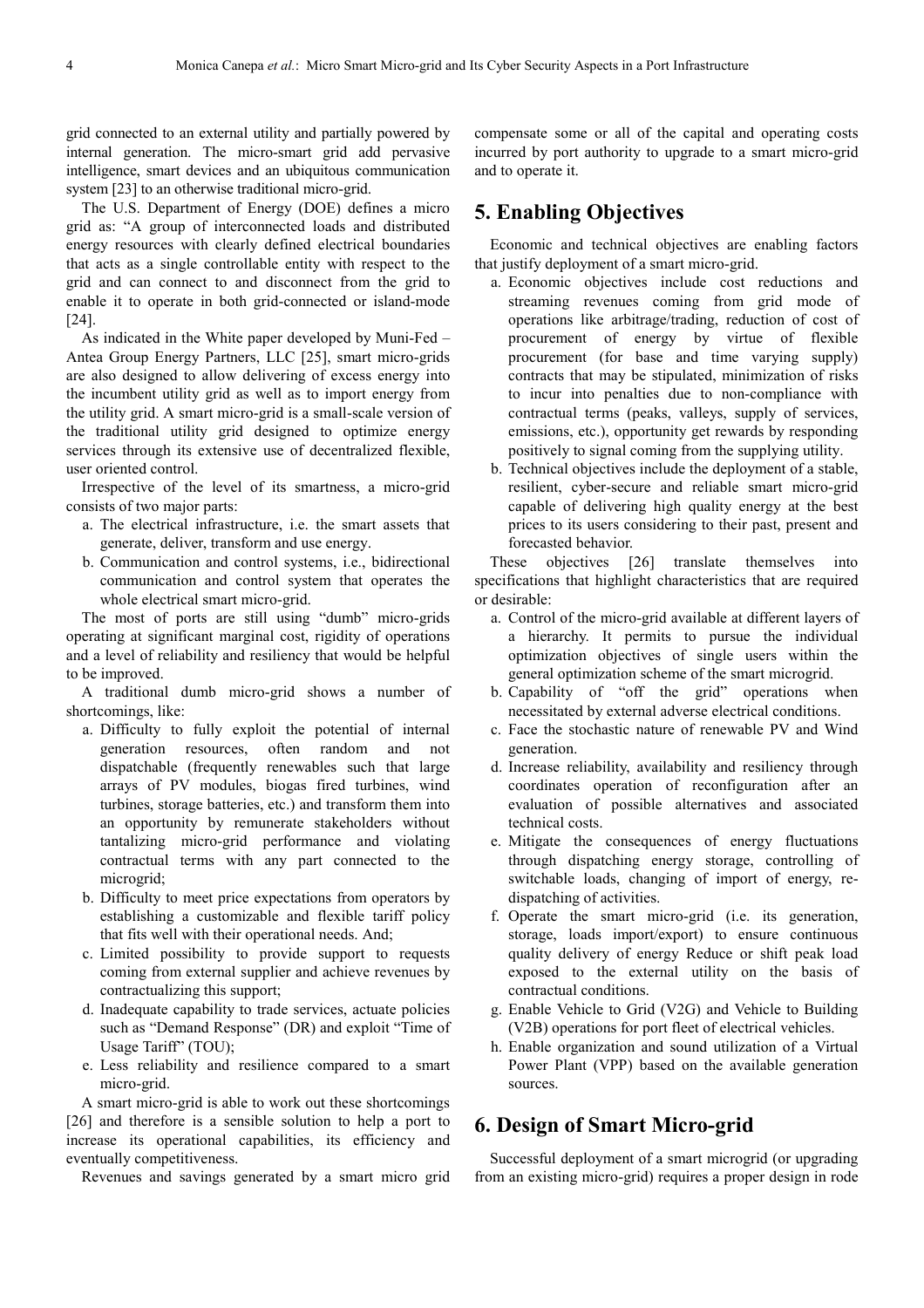to achieve technical and economic results. Design of microgrid [16] starts from specifications that include size of initial load and generation, early economic investment, forecasted evolution and upgradability, mode of utilization of external energy supplies, expected operation schedules, stipulated contracts. Main points of specifications include:

- a. Energy Security Ability to improve power supply to critical facilities. Routing of available energy to predetermined critical facilities is computer controlled.
- b. Energy Resiliency Ability to provide power during utility grid outages and to recover more quickly if outages occur. "Resiliency" is the capability to operate through utility disturbances/disasters and or recover from them quickly.
- c. Power Quality Ability to mitigate the impact of power quality fluctuations including harmonic content on the utility grid.
- d. Reduced Electric Load On The Utility use of microgrid has an important role in reducing costs. For example, net-zero energy consumption could be achieved at the primary metering point due to optimized local energy production and consumption.
- e. Energy Savings Savings are achieved through control of loads and energy consumption. For example, the energy normally wasted during a large crane's braking operation could be captured and managed through regenerative breaking.
- f. Lower Electricity Costs Enables best use of controllable loads and distributed generation resources, including renewables.

Electrical design of electric micro-grid is carried out using network analysis packages such as loads and power flow, state estimation, stability and transient stability, voltage profiles, contingency analysis, etc.

Design study is performed under various scenarios including the worst conditions, operations and synchronization capability in "on" and "off" the grid mode.

Finally, risk analysis techniques like FMEA (Failure Mode and Effect Analysis) and FMECA (Failure Mode and Effect and Criticalities Analysis) are used either to complete the preliminary project or to permit an objective evaluation of the design. In this stage an exhaustive fault tree is established, it will be helpful to analyze alarms (root and trees) in phase of detection of a cyber-attack.

The smart micro-grid is generally designed to support a "plug in type" approach to allow an easy horizontal and vertical upgrade as well as a seamless addition and integration of new equipment or replacement of existing one with a minimum of reconfiguration of existing configuration and with the reduction of the risk of temporarily downgrading of the service.

On another side there are design criteria deriving from the need for high grid resilience to maintain active critical services during extended utility outages, maximize the potential utilization of renewables and reducing emissions.

Critical (that is "must serve"), no-critical loads and generating and storage farms are assigned to different feeders. Critical feeders are often powered by dedicated generators and backed by their own energy storage so that their required level of operability is always ensured.

For design purposes operators are categorized as active controllable or uncontrollable being the difference represented by the level of dispatchability, capability and flexibility of their equipment to respond to exogenous requests to adjust load and/or generation profile and finally level of local intelligence.

Design adheres to a general organization of control that follows a hierarchical and decentralized scheme i.e.:

- a. Any effort is done to allow each port operator to operate according to its own objective, preferences, schedule and policy. Available local controls are referred as *action space* of the controller.
- b. Policy and objectives of the whole micro-grid are established at the highest level of the control hierarchy.
- c. Coordination principles take into account the interaction among controllers (i.e. the fact they operate on their own horizon according to a specific policy without knowing operations of other controllers at the same level).

Finally from a cyber point of view the design of smart micro grid must depend also on communication and information infrastructures. Integration enhances capabilities and is useful of the most of grid operations, but on the other hand increases vulnerabilities. Therefore domain specific approaches and solutions are necessary [27]. It is important [11] to understand the complex relations between cyber and grid domains, and the possible impacts of cyber events on the smart micro grid.

# **7. Organization of Control**

Two possible control modes are considered.

#### *7.1. Centralized Control*

Centralized control architecture implies that all tertiary control functions (forecasting, economic optimization, etc.) are located on a computer server at one site, preferably within the microgrid.

Remote monitoring and control from an off-site location can also be accommodated in this control scheme.

#### *7.2. Distributed Control*

A distributed control approach has no central controller. Instead, there are multiple distributed controllers located within the microgrid.

Each distributed controller operates locally and communicates with one another through a peer-to-peer communication and with the master hierarchically.

A port has a pyramidal structure centered on a authority and many underlying organizations and operators. For these reasons an adequate criteria is the selection of a decentralized hierarchical mode of control and structure.

Two types of controller are generally employed: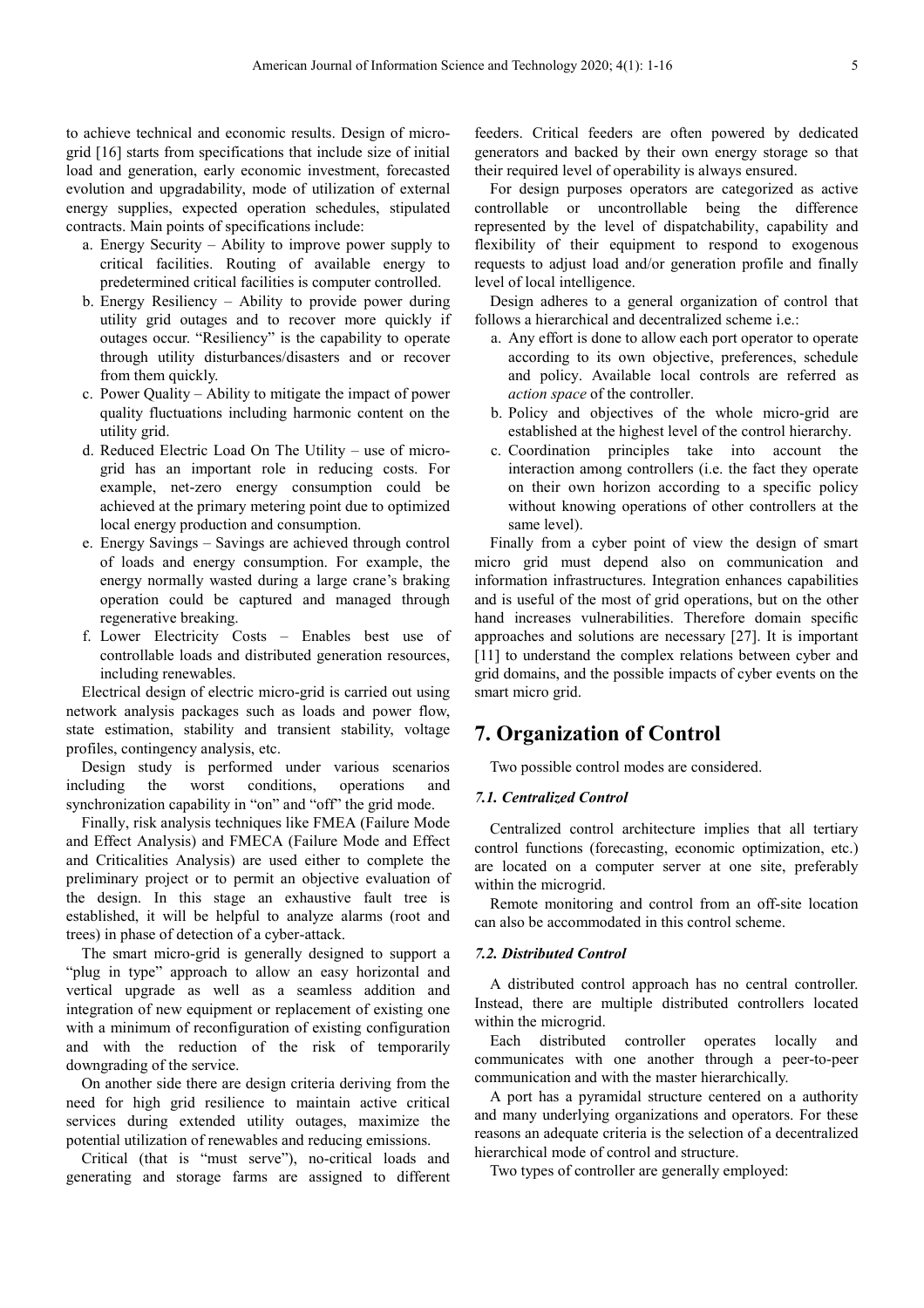- a. Master controller at the highest level of the hierarchy (let we say the port authority).
- b. Local controllers at organization and user level. Each of them interacts directly with people and the local equipment.



*Figure 1. General control organization.* 

From a logical point of view it is used a set of agents (decision-makers, controllers, actors) and for each agent a preference ordering (utility function, performance criterion, pay-off function, reward function, etc.).

It is defined a set of permissible decisions (action space A<sup>i</sup> and a probability φ on state space for the decision set) for each agent and a command information structure for the entire structure.

Each agent makes observation of the environment (state-of the world from its point of view) in which the agent is operating, and then performs a mapping from the state into the underlying structure,

Each agent has a description or model of the smart microgrid i.e., the way in which the known state and the combined actions of the agent will affect the operations.

Local controllers do not act passively on sole the basis of their data and policy instructions, but operate also on the basis of specific policy generated by the master controller constrained by coordination principles and within their action space  $A_i$ .

The master controller devises an optimal policy based on the knowledge of the general state and identifies the targets of each local controllers.

Any local controller looks to achieve its objectives in the best way but may be in conflict with the operations of other controllers and the general optimum computed by the master controller. In such a case an economic technique based on fees and rewards is used to work out the rising conflicting situation.

# **8. Strategies to Counteract Deviations from Expected Profiles**

The master controller decides on the actions to take when significant events happen in the smart microgrid domain. The events that may require actions to bring the deviating user back to its reference are:

- a. A significant deviation in the pattern of consumption/generation.
- b. Deviations that may happen due to changes of the scheduled operations conditions respect to previously entered or forecasted.
- c. The reception of request from external stakeholders (Utilities, retailers).

The decision on a policy change required to remediate the situations is decided by the master controller, it might decide on making a new plan by requesting the activation of a new short term planning or requesting the modification of operations of users.

Once the calculation of the new policy and associated plan is finished the low level controllers will be informed about the new consumption patterns to follow.

# **9. Forecasting of Consumption and of Generation**

The importance of integrating a forecasting mechanism for energy consumption and generation depends on the possibility of devising proper strategies to operate efficiently in the energy market. The idea is to establish the basic energy behavior of users so that information on their attitude, flexibility, response to prices and other parameters can be instrumental to forecast their future behavior in order to make bids on dispatching services, capacity markets, reserve markets and to stipulate better economic conditions with the electrical utility at the time of negotiation of the contract. This forecasting mechanism relies on the knowledge of the past behavior of users, data about energy utilizations vs schedule of activities.

The basis of forecasting is a set of predictors used for the identification procedure; they are employed to elaborate the historical behavior of users as a function of the main variable of interest (i.e., the inputs of the identified model).

These variables of interest describe the scheduling of operations together with the "properties" of the day of the week (i.e., working day, holiday, day of week).

By elaborating this information, it is possible to develop a model able to provide a good dynamical description of the expected energy consumption/generation behavior of the grid and it can be used to predict the amount of energy that will be generated and-or utilized in a specified time interval (e.g., next day, week, next 2 weeks).

Since the identified model relies on past information it is possible to keep track and capture changes in the habits of the users. Clearly, several time-horizons (next week, next two weeks) can be used depending on the particular need. It is obvious that a very long term prediction (next month) will be inaccurate because the principal pattern inputs are not available. Instead it would be possible to have a very long term prediction using only the past outputs (time series), but this policy is usable only if the signals trends are regular.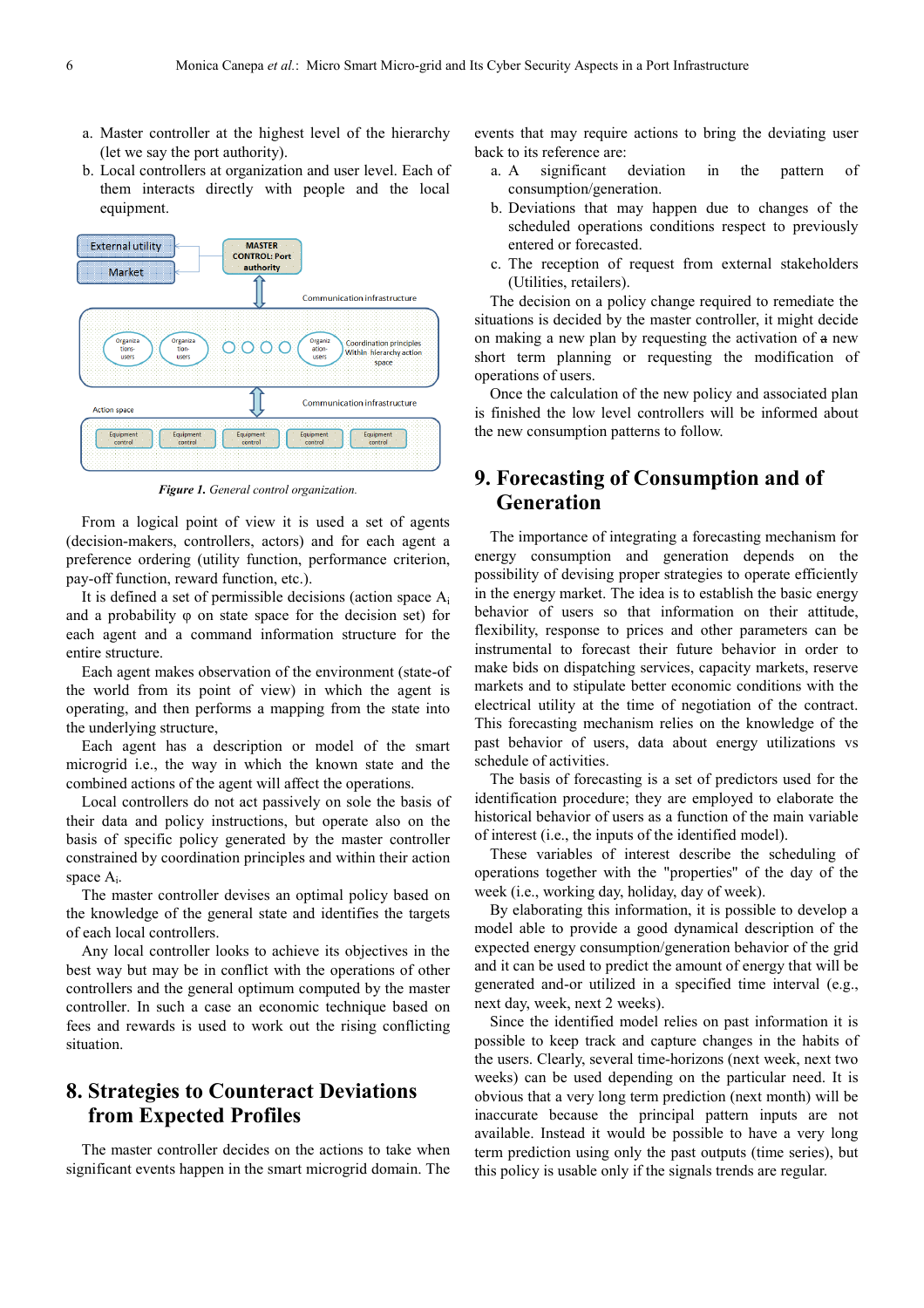### **10. Photovoltaic Energy Generation**

Port generation is a mix of many assets like micro CHP (Combined heat plant), diesel gen set, gas turbines, off shore wind generation farms, but the really green generation is based on photovoltaic generation and in some case of wind farms (where possible and allowed). The photovoltaic generation depends on the day of the year, on geographical position and on the cloudy factor, a parameter that indicates the cloudy intensity in a determinate place in a determinate time.

Using the historical generation data, the historical day's number data, the historical month data and the historical cloudy factor data is possible to generate an identification and prediction model (ARX model) for the electrical energy generation.

The inputs of this model is the information about the months for next period, the numbers of the day for the next period (from 1 to 365) and the cloudy factors for the next period. The output is the predicted electrical energy generation.

Equally important is storage capability for its fast reacting capability to support the microgrid.

# **11. Micro-grid Resilience**

Resilience is the ability to maintain acceptable electrical service levels notwithstanding severe disruptions to equipment, critical control processes, communications and the IT systems.

The distributed control of micro-grid aims to achieve resilience in terms of:

- a. Minimization of the occurrence of outages.
- b. Mitigation of any incidents.
- c. Minimization of the impact of outages.
- d. Reconfiguration.
- e. Quick restoration of the normal working conditions of the grid.

# **12. Cyber-security Aspects of Smart Grids**

Cyber information security plays a fundamental role in operation of smart micro-grids due to their strategic nature; smart micro grids represent the basis for the activities of the most port infrastructures. Cybersecurity is a major concern in the operations of a micro smart grid.

Because of this strategic role and the massive presence of intelligent components, cyber-security policy for smart micro grid (which includes attack prevention, detection, target deception, mitigation and resilience) represents a big challenge. To study effect of attacks, weakness and possible countermeasures it is useful to define models that are important to quantify potential consequences of a cyberattack in terms of dangerous orders, misconfigurations, stability violations, and damage to equipment and economic

losses.

According to a joint study by Iowa State University and the University of Illinois at Urbana-Champaign, after completion of an appropriate risk assessment, a key design step is the development of an integrated set of security algorithms to protect the network from multiple forms of cyber-attacks, such as denial of service attacks, malwarebased attacks, etc.

Such algorithms take into consideration very sophisticated attacking modeled that potentially might cause a maximum level of damage. Algorithms to mitigate the risk of an ICT attack needs to be developed through real-time correlation of the data streams obtained from substations and control centers, these algorithms are designed to prevent, detect and mitigate cyber-attacks.

Mechanisms that correlate multiple, advanced detection techniques are useful to manage cyber threats and process risks.

Within available and developing techniques the ones identified as "Run-time security monitoring" [28] are a good starting point, they include:

- a. Definition and support of metrics to measure the distance deviation of the current state / behavior of the grid from those defined by the security policy.
- b. Verification of compliance with behavior-based security policies (dynamic evolution) and not only on the state of the grid.
- c. Extension to probabilistic / stochastic models to support run-time risk assessment, manage countermeasures according to appropriate priorities and reduce the risk of late responses. The goal is to identify optimal protection in a set of predefined scenarios, without making any assumptions about the current situation or the attack strategy.
- d. Assessment of the worst case scenario to be faced.

Finally it is worth to note that protocols used in the SCADA, such as the inter-Control Center Communications Protocol ICCP also known as International Electro-technical Commission (IEC)/60870-6/Telecontrol Application Service Element 2 (TASE.2), IEC 61850, Distributed Network Protocol (DNP3) (derived by GE-Harris from IEC 60870-5), if not properly protected, may be used as carriers to launch cyber-attacks. Secure versions of these protocols and continuous surveillance of information networks are required.

#### *12.1. Cyber - Attacks to Smart Grids*

The infrastructure of the electricity sector generate a high dependence of almost all the other critical infrastructures and of vital functions, it is evident the dangerous impact that a cyber-attack might have by forcing these infrastructures to be non-operational or even not available.

Escalation of cyber-attacks against industrial control systems has been reported. These attacks are targeted toward systems and apparatuses responsible for monitoring and controlling critical infrastructures (for example equipment for the production and distribution of electricity) [29]. These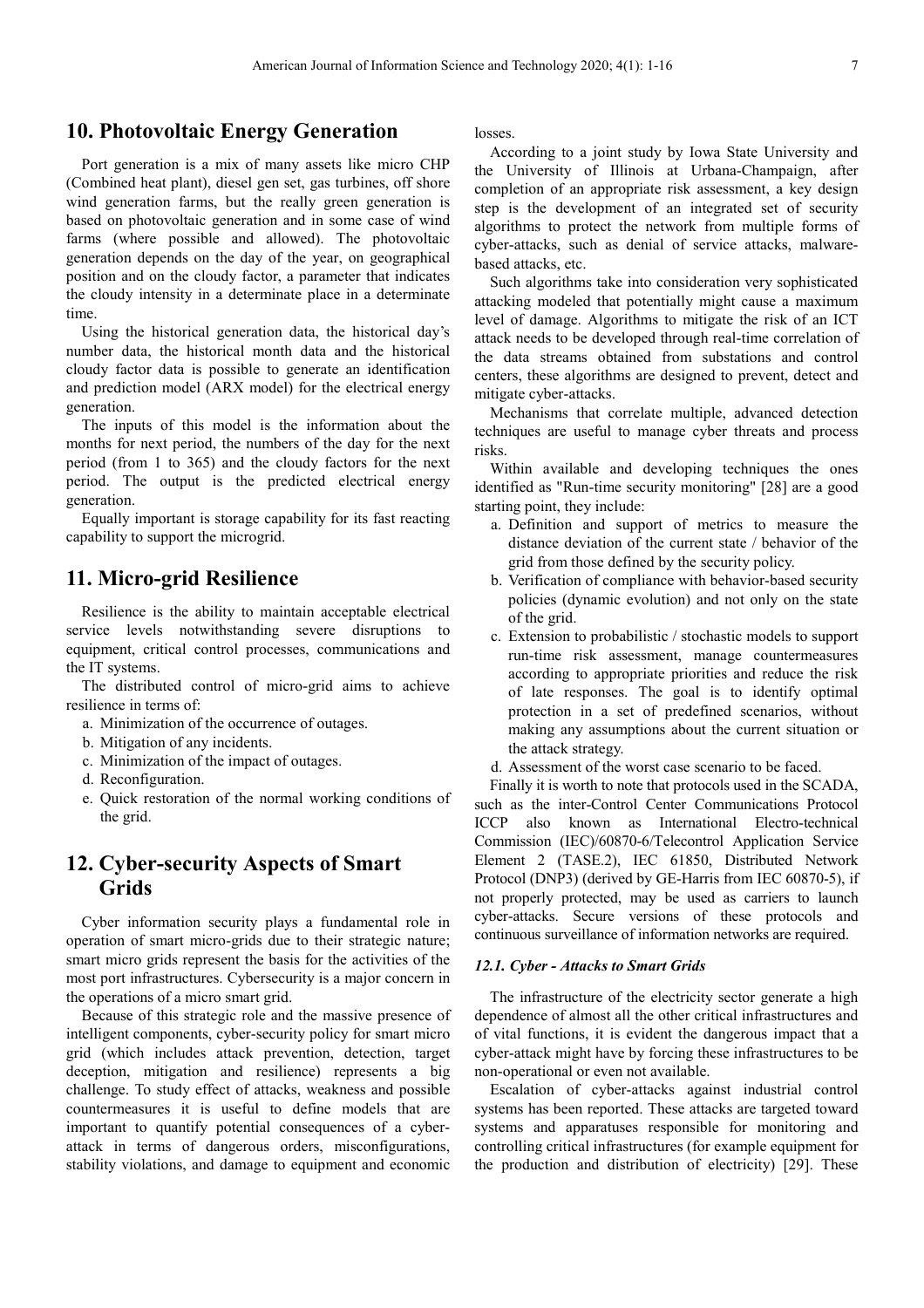systems are characterized by peculiar aspects (geographical distribution, unmanned sub-systems, strong interaction between logical level and physical level, strong requirements on service continuity) that make traditional defense techniques weaker or ineffective.

The sensitivity towards potential cyber-attacks on the infrastructures, in addition to increasing in proportion to the growth of the complexity of these systems, is amplified, as already noted, by increasing interconnection, growing use of COTS and increasing use of new technological paradigms in the ICT sector (virtualized systems).

It is a fact that any new technological development introduces secu interconnection rity vulnerabilities and criticalities and needs accurate compatibility checks with the requisites typical of the management of critical infrastructures such as: high performance, ease of, redundancies, responses in the time required by process dynamics and high level of reliability (continuity of the electricity service).

The security context finds a further dimension of interpretation in the analysis of the level of danger of potential attackers and of the related motivations, objectives and technical capabilities. The need to prevent events deriving from well-organized attackers, often with strong financial capabilities, technical skills and the availability of state of the art technological tools is widely shared. These attackers often have the possibility of using "zero-day" vulnerabilities, bypassing the detection systems of attacks based on "signature" and most of the current Prevention solutions / Detection of attacks.

The perception of risk of the concerned parties and stakeholders of critical infrastructures has grown to such an extent that is widely recognized that the adoption of industrial control solutions cannot be separated from an assessment of defense capabilities against cyber-attacks [1].

In this context, characterized by the combination of relevant factors, such as the logical-physical nature of the infrastructure, the need to guarantee a high level of service continuity and the threat of technically competent and wellorganized attackers the prevention needs to be addressed by multiple concurring techniques. Among them:

- a. The collection of feedback regarding the security level of the physical infrastructure.
- b. The correlation of information coming from the domain of ICT security, physical security and process logic.
- c. The security of technologies installed in unmanned environments due to peculiar distribution of the infrastructures.
- d. Very short reaction times required for reaction and implementation of countermeasures.

Game theory is becoming a promising solution for cyber security context. Attacks and countermeasures can be evaluated by assessing the strategies and payoffs for each side.

#### *12.2. Vulnerability of Control Systems*

As known basic building blocks of a micro-grid are:

- a. Generation and storage,
- b. Distribution,
- c. Delivery and exchange of energy.

Each block includes sub-systems whose task is the control of specific machines/devices and operate using dedicated communication signals and protocols. Each control subsystem is subjected to specific vulnerabilities; they could constitute vectors of threats with a consequent potential impact on the operations of the whole supply system. Figure 2 shows a conceptual figure of a cyber-physical system.



*Figure 2. Grid structure, Simmhan et al. (2013).* 

#### *12.3. Game Theory Support*

Game theory provides a mathematical model of the interactions between players and has gained increased prevalence due to its logical applicability to a vast range of topics as well as gaining additional traction in cyber security research [30, 31].

As pointed out in the already quoted paper [22], game theory provides an interesting potential solution for cyber security issues and allows evaluating effects of the actions between attackers and defenders in cyberspace by assessing the strategies and payoffs for each side. Often it is assumed that there exist perfect information and the attacker and the defender have complete knowledge of the strategies and capabilities of the opposing player.

It is an approach that contributes to a simplification of the problem and allows for a more tractable solution, but it may be not realistic in application to real-world scenarios. In fact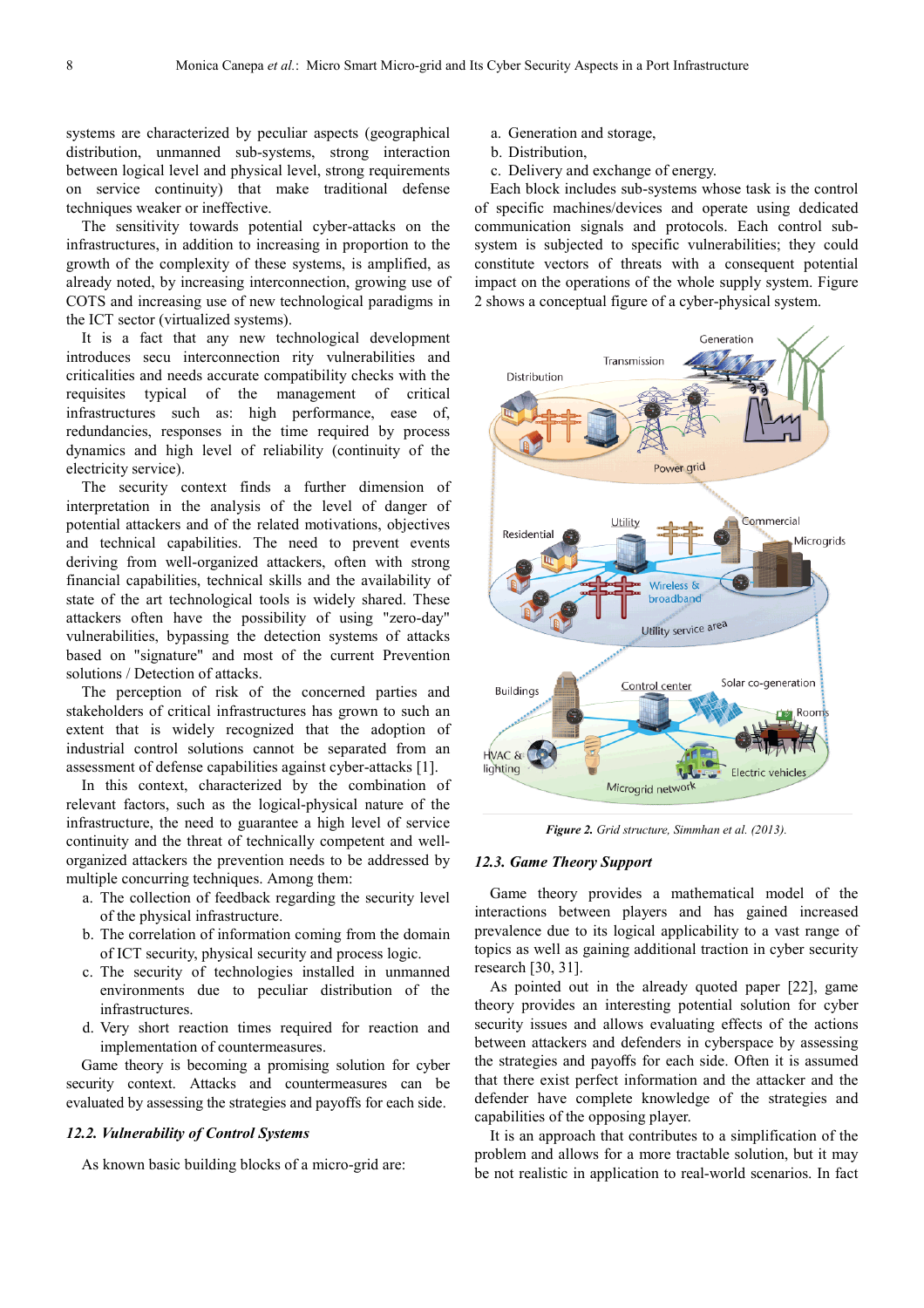while each side may know their respective capabilities, intent, and strategies, there is a degree of uncertainty about the attacker. Even if less mathematically tractable an approach based on imperfect game is more realistic.

#### *12.4. Examples of Attacks*

An attacker could design malicious activities based on the contemporary perturbation of both the control and physical systems, but it could also cause a coordinated series of commands and data that might cause an unexpected behavior of the infrastructure.

As another example [22] an attack may modify data collected from the grid or other devices and subsystems (an attack known as "false data injection"). This type of attack is difficult to identify, it is a situation where "bad data detection" algorithms may fail even in presence of redundant and correlated measurements and known probability distribution of measurement errors.

This situation greatly complicates the systems security monitoring and the applicability of the technologies that are currently available in this field, with the consequence of making more difficult to achieve an overall vision of the evolution of the security of the micro-grid and an understanding complete with all the events that are acquired.

# **13. Cybersecurity on Smart and Micro-grid**

As observed in many ongoing projects, recommendations and standards, in particular in the United States by NIST (National Institute of Standards and Technology) and within the EU by ENISA (European Network and Information Security Agency) Cyber-security plays a very important role. Unfortunately there is currently no common approach and technology for applications in SCADA and EMS and this is even truer for the Smart Grids.

Therefore instead of investigating and proposing new technologies, we try to clarify the process of defining the appropriate and measurable requirements of cyber-security to define realistic, efficient and scalable solutions.

Today computer security is an essential block for the reliability of any control system and is to be considered from the beginning of any project and not as an additional final component, as it may happens. Having in mind cybersecurity it is reasonable to start analysing from the beginning the specific needs of microgrid and users / stakeholders and the interconnections of data exchange.

Cyber events [11] both intentional acts of sabotage and random hardware or software failures impact the proper operation of the wide-area closed-loop decision engine. These events are broadly categorized into four categories as follows:

- a. Events that affect physical equipment;
- b. Events that affect communication channels;
- c. Events that affect applications;
- d. Events that affect data.

Analysis of network traffic at connection points relevant to the distributed control system is a critical factor.

Protocols are exposed to attacks:

- a. Lack of authentication.
- b. Lack of encryption.
- c. Backdoors.
- d. Buffer overflow.
- e. Tailored attacks for control physical components.

Current configurations range from easily configurable systems, which require traffic rules explicit to sophisticated self-learning machines that build data communication profile for each node of the control network profile can separate autonomously normal and abnormal traffic, after a period of unsupervised or supervised training.

A promising technology, i.e. "Defence in depth" is at the initial stage and it's more expensive than filtering traffic, but it increases security of the single control nodes, independently of interconnection topology.

Defence in depth is an approach to cybersecurity where a set of defensive mechanisms are layered on over the other in order to protect valuable data and information that are used by control applications. If one mechanism fails, another is immediately triggered to prevent an attack.

This approach may to become very valid, but in general it is justifiable only for new installations, while in other cases a mix between in-depth and more traditional filtering must be evaluated.

A good compromise for the choice has been proposed in the standard ANSI/ISA-99, based on security zones and connection gateways. The term "Zone" means a grouping of logical or physical assets that share common safety requirements, based on factors such as criticality or others. The gateway connects different zones, is able to resist Denial of Service (DoS) or the injection of malware via back doors and protects the integrity and privacy of traffic on the network. The techniques of encapsulating areas guarantee the protection of much more areas from public networks; the deeper the encapsulation of an area is, the greater is its security.

A sophisticated attacker can attempt to modify the behavior of a SCADA and PMU (phasor measurements units) and in particular to directly or indirectly influence the data (states, measures, alarms) and the commands (continuous and discrete) in such a way to mislead the supervision and control system, protection, dispatching and operators. This type of attack may trigger improper interventions that may be harmful to the integrity of the equipment and interfere with the continuity of the service.

An important type of attacks on the grid is represented by the "Intrusions": this type of attack refers to exploiting the vulnerabilities of software and communication along the network infrastructures that provide access to critical elements of the micro-grid and related control /data acquisition [33].

"Malware" instead consists of malicious software that aims to exploit the existing vulnerabilities in the software system, RTUs, programmable logical controllers, or protocols. Once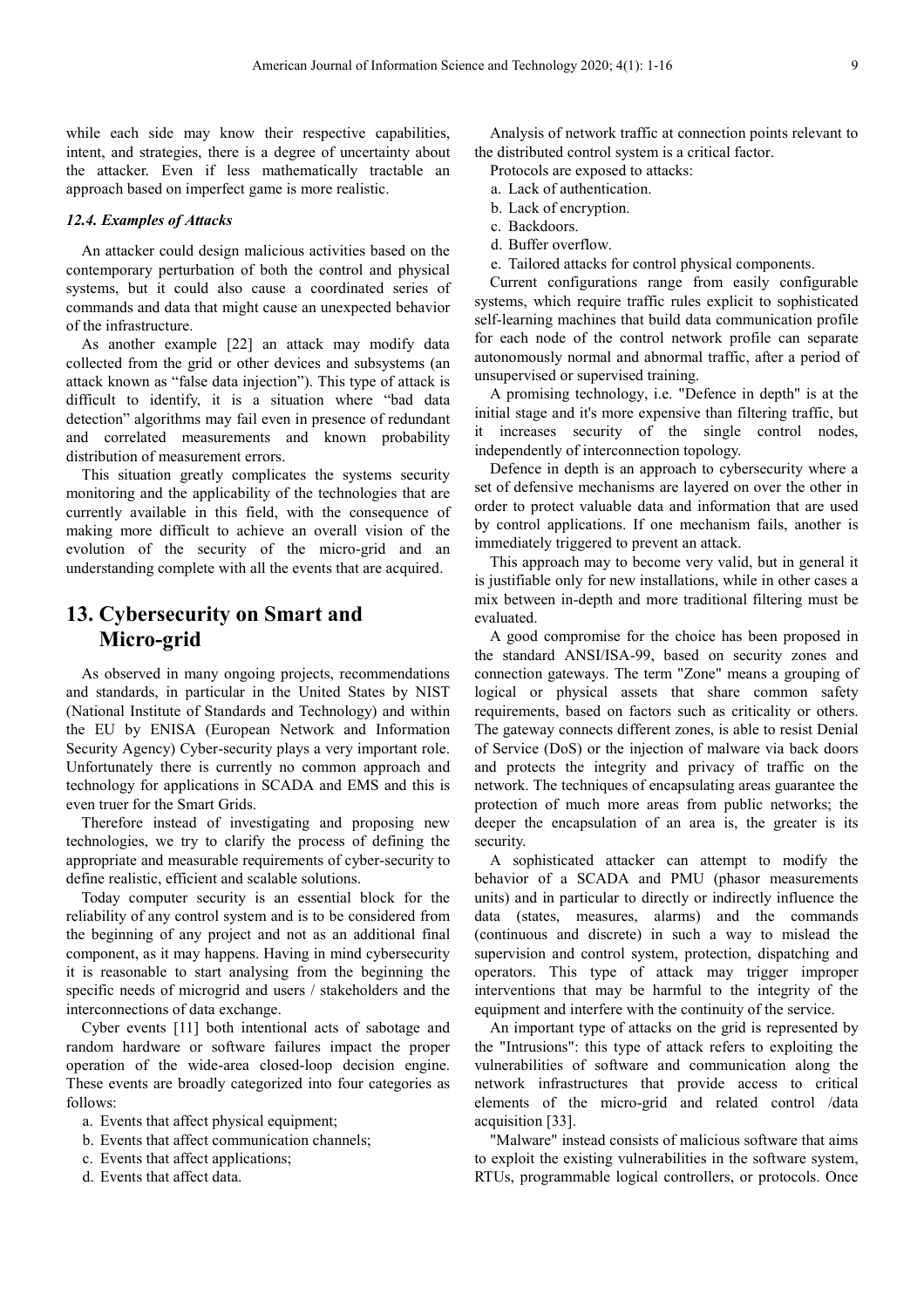the malware has gained access, it tries to cause damage in the system using self-propagation mechanism.

The "Denial of service" attacks aim to make services or resources unavailable for an indefinite period of time, denying the possibility to legitimate users of access them. This type of attack can aim to submerge the communication network (or a single server) with high volumes of traffic or loads of work to inhibit the legitimate operation.

"Insider threats" are considered a serious danger, due to the privileged position that the potential attacker to operate from within the organization.

Finally, "Routing attacks", occur on internet routing infrastructures. Although this type of attack is not directly related to grid operations, it may have consequences on operations of software power applications.

#### *13.1. Risk Assessment*

A cyber security risk assessment consists of understanding, managing, controlling and mitigating cyber risk across an organization. It is a crucial part of any organization's risk management strategy and data protection efforts. (NIST) Indeed as a consequence of the diffusion of new technologies for the electricity distribution network, it is necessary to face new threats, vulnerabilities and security requirements; as consequence it emerges the need to carry out dedicated to risk analysis specific to the domain of intervention. Three questions are to be answered:

- a. What is the threat?
- b. How vulnerable is the system?
- c. What is the reputational or financial damage if breached or made unavailable?

In the presentation of Tieghi [32] it is well explained that "assessing the consequences of industrial cyber-attack is not simply a case of assigning a financial value to an incident. Although there are obvious direct impacts which may be easily quantifiable financially other consequences may be less obvious. For most companies the impact on reputation is probably far more significant than merely the cost of a operation outage".

First intervention should be based on the study and application of risk assessment methodologies in the specific intervention scenario, being this activity as a necessary step for the definition of secure methods for infrastructure protection. An appropriate risk assessment methodology is essential to identify threats accurately and in all its aspects and to assess vulnerabilities even belonging to nonhomogeneous technological categories.

#### *13.2. List of Common Attacks*

A basic list follows:

- a. Spear-phishing emails (from compromised legitimate accounts),
- b. Watering-hole domains,
- c. ICS infrastructure targeting and credential gathering,
- d. Host-based exploitation,
- e. Industrial control,
- f. Open-source reconnaissance,
- g. Denial-of-service (DoS) and distributed denial-ofservice (DDoS) attacks,
- h. Man-in-the-middle (MitM) attack,
- i. Phishing and spear phishing attacks,
- j. Drive-by attack,
- k. Password attack,
- l. SQL injection attack,
- m.Cross-site scripting (XSS) attack,
- n. Eavesdropping attack*.*

Assessment of the impact on the level of service is performed using risk management analysis taking into account the presence of peculiarities dependent on the use of the different technologies and the probability of the occurrence of these events.

#### *13.3. Disruption Attacks*

Attacks whose purpose is the overpressure of a service for a certain period of time, creating an unavailability of the same usefulness for the purposes of decision-making processes:

- a. DDoS-attacks from outside targeting inside assets (Inbound attacks).
- b. DDoS-attacks from inside targeting inside assets (Internal attacks).
- c. DDoS-attacks from inside attacking targets outside (Outbound attacks).
- d. DDoS-attacks on certain user groups (selective harassment).

#### *13.4. Destruction Attacks*

Unlike the disruption attacks that permit the service can be restored after the attack, in the case of destruction it is generally necessary to rebuilt the infrastructure: This type of attack is able to:

- a. Disconnect households.
- b. Destroy energy management system.
- c. Influence critical electrical nodes in the grid.
- d. Modify sensor data.
- e. Tamper with clock synchro.

#### *13.5. Theft of Information*

Stealing a commodity such as information to reveal to competitors:

- a. Espionage:
- b. Ruin credibility of users:
- c. Sell long term data:
- d. Bill manipulation.

#### *13.6. Extortion Schemes*

This type of malware restricts access to the device it infects, requiring a ransom. It may include:

- a. Commodity or service.
- b. Threat of destruction.
- c. Threat of DDoS.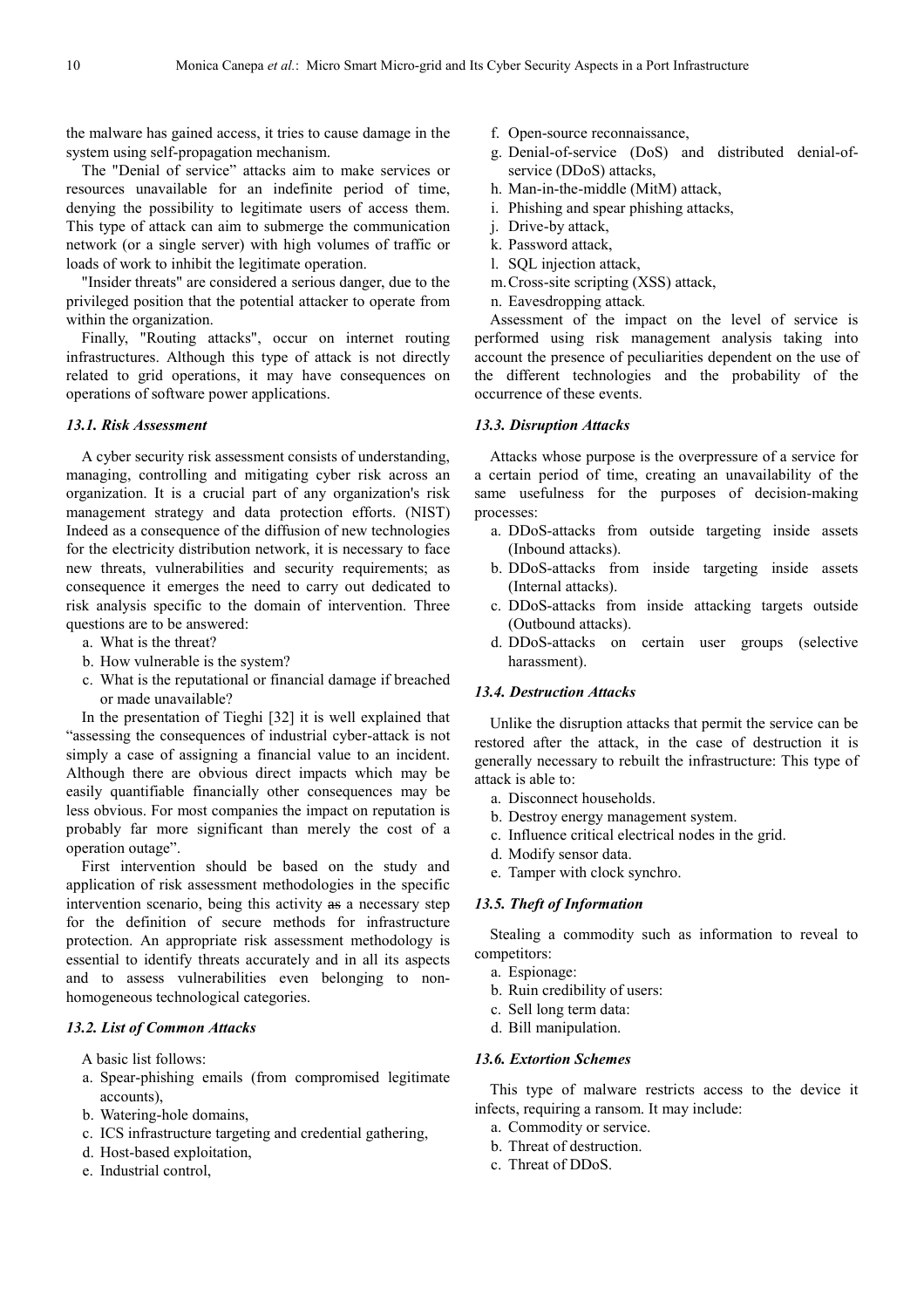d. Crypto-locker.

#### *13.7. Repurpose Attacks*

They include the capability to reuse a vulnerability stolen or known in some way. Or alternatively used leaked offensive tools originally developed by other organizations:

- a. Fake servers.
- b. Proxies.
- c. Distributed computing.

REMARK: A potential very specific growing risk is the possibility that the supervision and control system (SCADA) of the micro-grid is deceived by false data coming from compromised peripheral units (RTUs, PLCs, Smart Inverters and other smart equipment) or through interconnections with other systems that are the object of successful attack. It is essential to install tools able to distinguish between "genuine" data, incorrect data, whose error depends on malfunctioning of the peripheral instrumentation or the RTU "and data whose origin is dubious (potentially affected by malicious attacks).

#### *13.8. Consequence of Communications Failure*

It has been noted in Guo et al. [34] that problems on transmission line monitoring function may not cause direct changes on the physical system topology. But if communications is subject to transmission line monitoring function suffers from random failures due for example to cyber part of the physical system is unobservable to the operators / applications and therefore no remedial action can be taken.

### **14. Countermeasures**

Consistently with the priority requirement of continuity service typical of electrical grid and the need to safeguard the integrity of the equipment, a strong focus is required on the adoption of technological solutions aimed at prevention of intentional attacks and characterized by a low degree of invasiveness on equipment and the systems (Like SCADA, EMS, DMS, smart protection system, etc.).

In response to these threats it is convenient to implement protection techniques in IT platforms and perform analysis of the data acquired by the various subsystems or transferred by other organizations in order to distinguish between "genuine, inclusive of real incorrect data, but whose error depends on malfunctioning of peripheral equipment or RTU" and data whose origin is doubtful (potentially invalidated by malicious attacks).

The integration of different technological approaches, namely IT protection, recognition of intrusions, etc. and analysis of data / commands leads to a higher level of security of supervision and control systems. It is advisable to focus on methods for continuous monitoring of the security status of the infrastructure, through the acquisition, analysis and correlation of relevant data.

The most important intervention areas deal with the use of attack identification techniques based on the continuous analysis of security events, integrity of messages, states, alarms, measurements and commands coming / sent to the remote control systems (SCADA), from the metering systems, from ICT systems, various users, from any external communication networks that connect to other systems (Electrical Utility, ships, service centers, port organizations, shipping companies, etc.) and from the protection systems of physical "assets".

A coordinate use of these techniques allows to evaluate the overall behavior of the grid, highlighting:

- a. The presence of attacks (discriminating from really wrong information).
- b. Changes in the level of risk that must be faced.

#### *14.1. Modeling and Configuring*

Activities need to be carried out for the identification of models appropriate to detect attacks and activating countermeasures, especially considering the heterogeneous nature of grid infrastructure.

The widespread diffusion of solutions for the centralization and correlation of information security events is instrumental to extend the capacity of current products including physical security solutions, and the search for event correlation capabilities across the different technological and organizational levels of the micro- grid.

These attempts that are now limited by the capabilities of the current implementations generally characterized by a limited scalability, only basic correlation functionalities (e.g. the normalization of the events and the related aggregation by categories) and a weak support of automatic analysis of events. Furthermore, these technologies generally have a low level of integration at process level.

In this area of work is necessary to define a technical reference architecture, which leveraging Open Source modules or COTS products, will help to develop the necessary functionalities to build a complete awareness of the changing dynamics of grid safety.

It is useful to strengthen the current state of the art in security monitoring systems, focusing particularly on the definition of methods to identify the dependencies of the grid's operational process towards all the technologies served to it. In particular, ad hoc functionalities are to be developed for:

- a. Acquisition, normalization and correlation of security events coming from remote control systems, from ICT systems, from physical security systems.
- b. Determination of the stability of the operational processes by evaluating the data acquired by the remote control systems.
- c. Continuous monitoring of all the parameters describing security status of logical, physical structures and the level of regularity and stability of the operational process, in order to correlate them for more advanced and reliable cognition capability.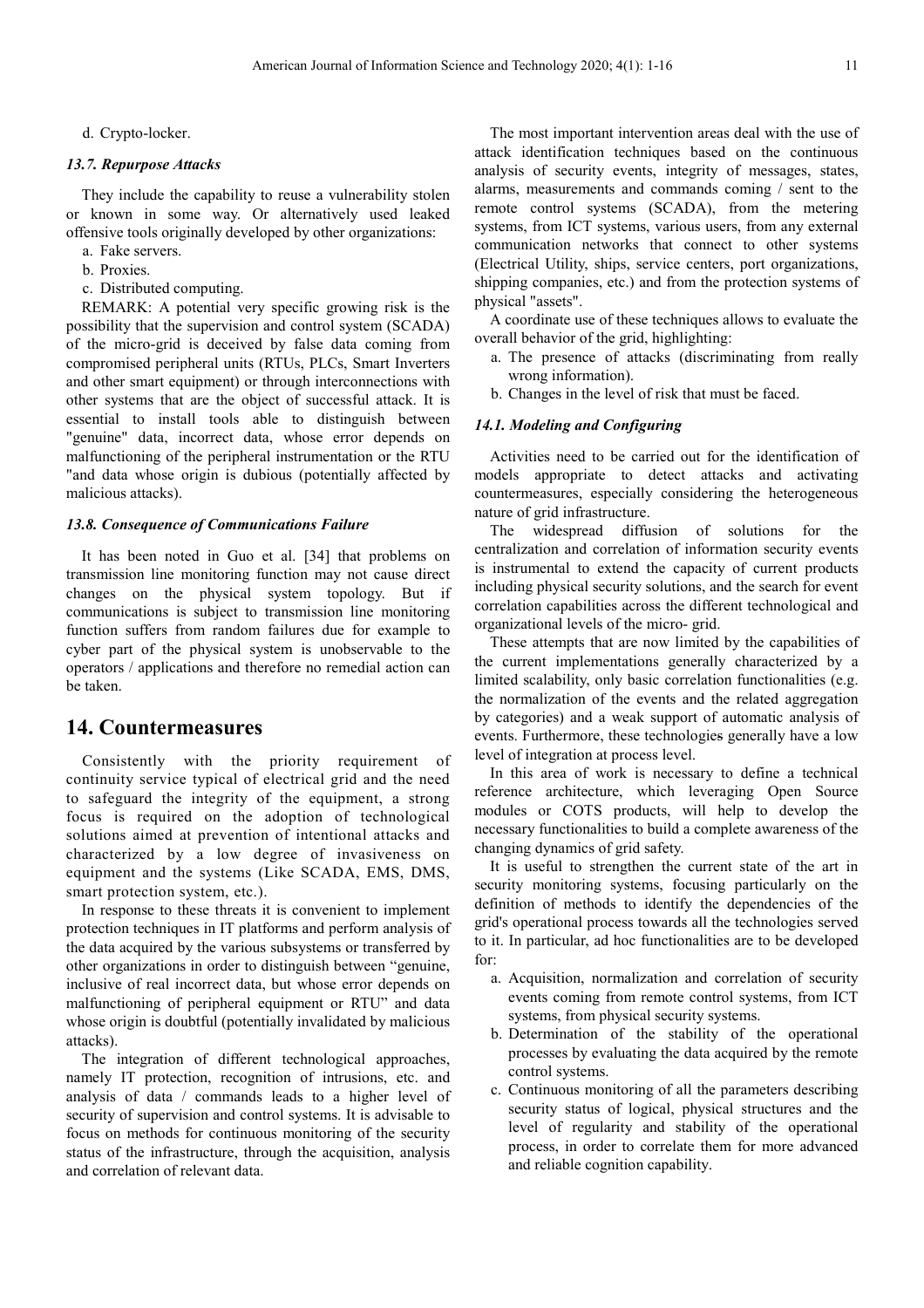#### *14.2. Monitoring of the State of the Grid*

It is possible to use different methods for monitoring the state of the grid. They are based mainly on the comparison between different data sources using a dynamic model of the system and in the analysis of grid data patterns together with their classification. This comparison and analysis is used to identify data that differ from their expected value given:

- a. The current network status,
- b. The historical series of data,
- c. The expected evolution of the micro-grid (generally derived from the past history and current data plus work schedule).

Analytical tools such as Vector Support Machines (SVM), Outlier analysis (OA), Principal component analysis (PCA), Precursor analysis (PA), Fault Tree Analysis (FTA) and the like are of great help, especially if used in mutual support.

The probable conditions in the next period of observation, helps to avoid that an attacker can compromise vital information.

Indeed equipment malfunctions, errors due to improper or incorrect configurations are inevitable during the operation of the electrical grid and unfortunately these are situations that can easily mask the initial phases of an attack. Therefore it is mandatory to identify them through analysis based on rules and peculiar characteristics of the entire electrical system.

The verification of data in search of anomalies inconsistent with the expected state of the system requires the analysis of network behaviors, incorporating information from a wide variety of sensors of different types, of the grid protections and information coming from the PMUs, PLCs and RTUs.

An attack can occur simultaneously in separate sections of the micro grid so that it is necessary to use specific analysis methods to evaluate the data coming from these areas with a single model. The detection of cascading effects and their precise temporal sequence in coherence with the collected data is used for the recognition of a true attack from an authentic malfunction and alarm.

Three phases are sequenced:

- a. Statistical analysis and classification of data (which will be subsequently used by the control and supervision system) with the aim of preliminarily identifying the data that does not belong to the set of expected data. This phase should make it possible to identify suspicious data, eliminate them and activate the appropriate countermeasures. During this phase the alarms and events are examined through the execution of an active fault tree to verify that these events and alarms are correctly set based on the preventive FMEA analysis.
- b. Verification of the coherence of data during the processing phase through analytical and heuristic models.
- c. Replacement of "suspicious" data with internally generated pseudo-data. These data allow the normal course of operations and are associated with a flag that identify them as replaced data.

#### *14.3. Identify Attacks*

A defense system must identify complex attacks, using analysis of events (or example via fault tree, simulation, normal grid status, etc.) and predicted status using historical series and the current status.

Apart from traditional methods, physical assessment of the status of micro-grid is employed making confrontation between normal status (based on current situation) and status deriving from validated data that characterizes the "normal state".

This process includes:

- a. Real-time analysis of information and state estimation including methods to understand deviation from normal state (due to real malfunctions or compromised data).
- b. Identification of techniques to be used for the identification of attacks.
- c. Surveillance of communications to locate attacks
- d. Recognition of anomalies inside the "big" data characterizing the grid (outlier detection, SVM, anomaly detection, etc.).

#### *14.4. State Estimation*

It has been suggested [22] to work out the problem of failing of bad data detection tests by employing a hierarchical distributed state estimation not only on the grid but also for associated communication infrastructure and subsystem. This "augmented" estimation makes use of as many redundant measurements as possible. The "augmented" state solution makes easier and more reliable the identification of suspicious data before they are actually used by an attacker.

The information from the hierarchical state estimation includes therefore the results of state estimation of subsystems (often the micro-grid customers) in order to verify that there is a substantial coincidence. If there is no coincidence an alarm is raised and the suspicious piece of data or item is excluded from subsequent computation steps. If the control center is under attack, local state estimations can be used for control and supervision purposes. Measurements on one section of the micro-is employed to verify the consistency of data coming from another section.

#### *14.5. Analysis of Alarms and Events with Fault Tree*

Sequences of alarms and events can be altered by malicious interventions and lead to untimely interventions if not even harmful to the equipment and to impair the continuity and quality of the service.

Therefore it is crucial to verify the validity of these sequences through appropriate methodologies. A promising development line is to verify whether an alarm defined as "significant" (within the rules and a special dictionary associated to each grid) is confirmed by a set of events and alarms that should be generated according to correct sequences and over a certain time span. The Active Fault Tree approach is suitable to this purpose. It is necessary to verify from time to time that: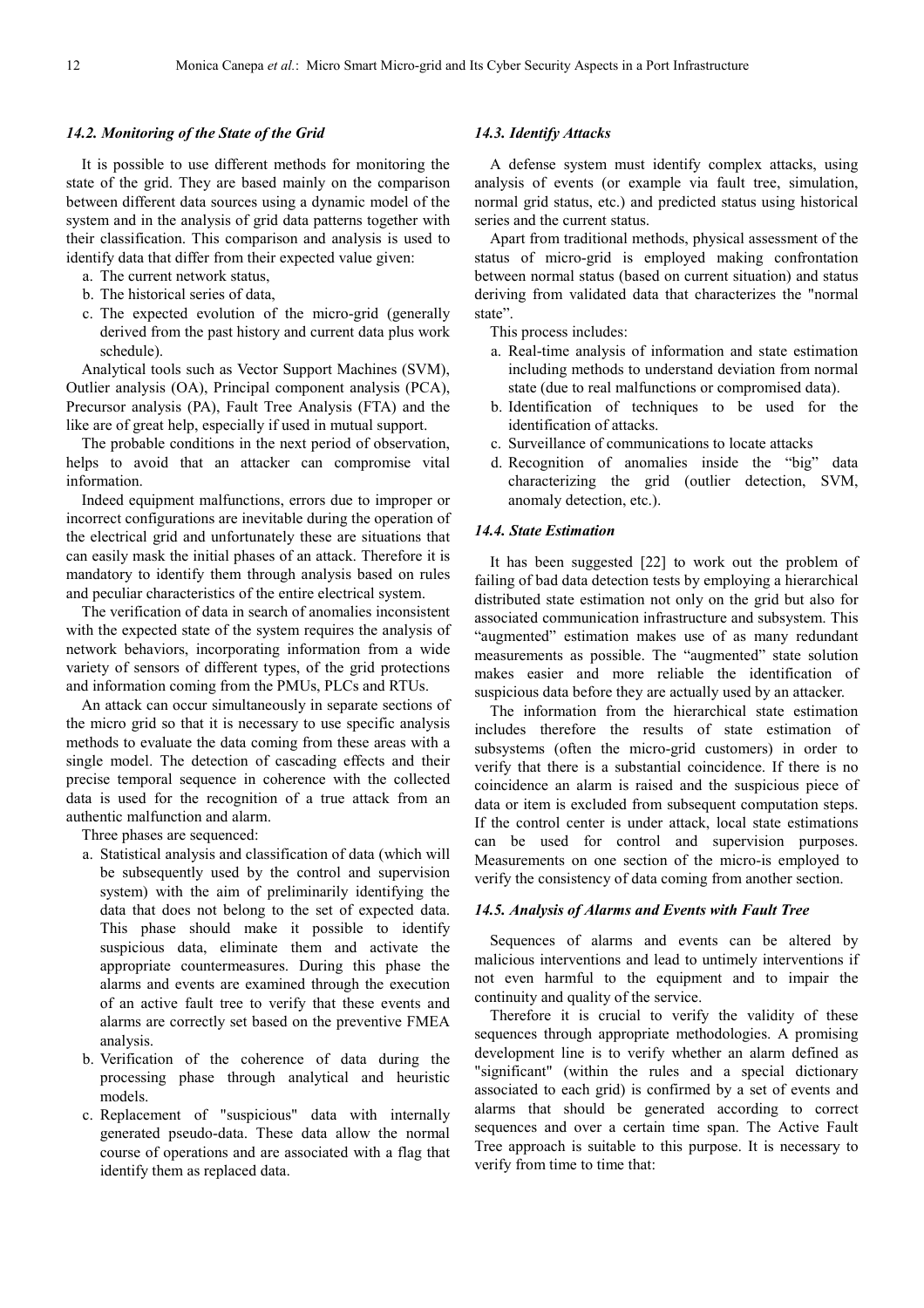- a. When a main alarm event is present, also related alarms / events are existent in the correct time sequence.
- b. In the presence of secondary alarms (whose sequence and time window is verified) the main alarm actually exists.

This tool operates using information collected and made available to the SCADA by field acquisition systems and subsequently integrated, allowing the detection of equipment malfunctions, the causes of failure and the components fault discriminating the real failures from those that are considered faulty due to non-genuine information.

Analysis is time based and therefore the sequence of events that determine the start of an analysis must belong to a specific time interval.

Specific tools are used to:

- a. the formal definition of events and alarms.
- b. the definition of the rules.
- c. execution of the fault tree based on the rules.
- d. presentation of the diagnosis.

This methodology is based on the "Executable Fault Tree" (EFT) structure that is a fault tree composed of the following elements:

- a. "top event": final event produced by the analysis logic;
- b. "intermediate events and conditions": intermediate events / conditions generated by the execution of the related correlation logic and the logical operators;
- c. "initiating events": events coming from the field and activating the correlation logic;
- d. "gates": transformation operators (in the graph).

The Top Event of a Fault tree can be of two types: an event (typically an alarm) received from the field:

a. an event produced by the execution of the Fault Tree that is generated by specific processing.

In the first case the Fault Tree will deduce and verify the causes of the Top Event according to a TOP-DOWN approach: starting from the Top Event the conditions (Initiating Events) that should have triggered it will be verified. If the initiating events are not verified as correct or even existing it will be reasonable to assume that some information is not genuine.

In the second case, the Fault Tree is used to generate the TOP EVENT according to a bottom up approach: given the conditions (Initiating Events) the actual presence of the TOP Event is identified. If the processing does not lead to this event, again it could be in the presence of non-genuine data.

Through EFT it is possible to study how to formally model different scenarios / logics in a scalable manner depending on the characteristics of each grid. In particular, it is possible to model:

- a. Combinatory Logics;
- b. Relative Sequential Logics: i.e. the relative order of (expected) occurrence of events;
- c. Absolute Sequential Logics: that is, items placed on a quantified time scale;
- d. Mixed Logics: i.e. combination of the previous logics.

A Fault Tree (in particular an EFT that is "executable") is employed to model a behavior scenario identified by its Top Event, that is the root node of the fault tree and by the "Initiating Events", i.e. from the leaf nodes of the tree.

### **15. Statistical Analysis**

#### *15.1. Outlier*

The validation / discrimination of data between genuine and non-genuine can be conducted through an analysis that identifies the presence of anomalous information (Outlier). The identification of outliers represents a crucial phase of the data verification process, as it can be considered that they represent an effective indication of anomalies or anomalous tendency on which to carry out further analyzes. Naturally it cannot be excluded that they represent a valid indication (due to the intrinsic variability of the investigated phenomenon; also in this case the identification of the outlier is important, at least from the electrical point of view).

Outliers can be univariate, that is, they have an extreme value for a single variable, or multivariate, so they present an anomalous combination of values on a certain number of variables. This means that a multivariate outlier will not necessarily present at least one extreme value on one of the variables, so all its scores could be perfectly admissible but they could represent an unlikely response pattern with respect to the rest of the subjects.

Multivariate outliers are specifically activated for:

- a. Verify the conceptual validity of the use of the outliers for data validation and verification of their authenticity.
- b. Identify the class of data with the best features in relation to their validation.
- c. Select and possibly design methods for identifying multivariate outliers.

#### *15.2. Principal Component Analysis (PCA)*

The Principal Component analysis is often used as a data analysis tool and for the realization of predictive models. The PCA analysis is able to reveal the internal structure of the data in relation to their variance and allows obtaining a reduction in the complexity of the number of factors that explain a phenomenon.

The theoretical point of view the Principal component analysis (PCA) is a statistical procedure that uses an orthogonal transformation to convert a series of observations of potentially correlated variables into a set of values of linearly uncorrelated variables known as Principal Components where the number of main components is less than or equal to the number of original variables. This transformation is defined in such a way that the first main component has the largest possible variance (it is therefore characterized by the maximum possible variance), and each successive component has in turn the maximum possible variance under the constraint that is orthogonal to the previous components. The resulting vectors constitute an orthogonal set. The main components are orthogonal because they are the eigenvectors of the covariance matrix, which is symmetric.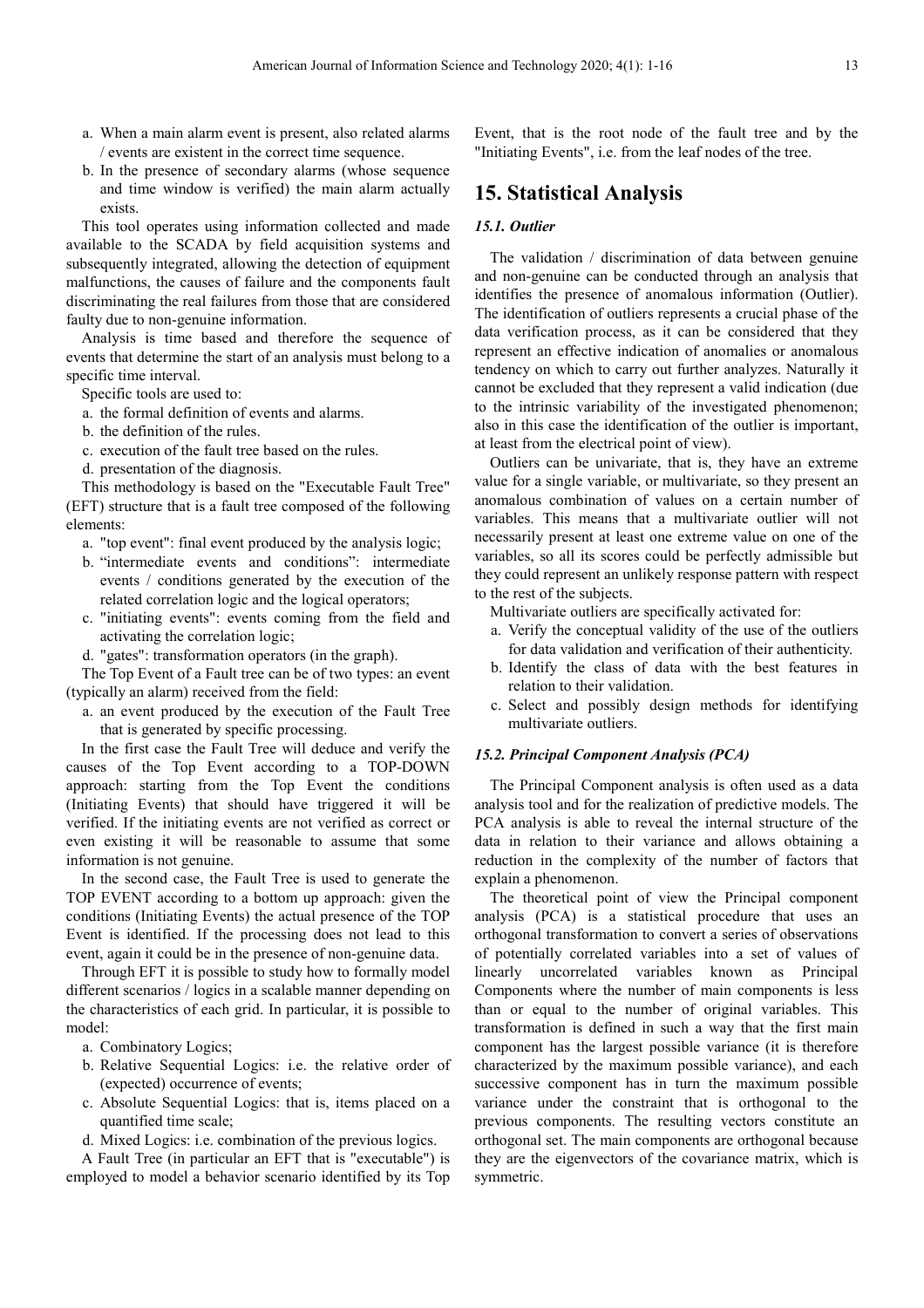Through the PCA it is possible to determine a certain number of "latent" variables (factors not directly measurable) that are more reduced and summarized with respect to the number of starting variables.

It is necessary to perform the validation of measurements and the possible identification of falsified data and therefore the search for a significant minimum set of latent variables weighted on the basis of their importance and characteristics of the system in question. In particular it is important to study the variance and its variation from the normally expected values. These variations take place in the case of modifications of a certain number of continuous variables and are traced to the latent variables whose number is lower and whose behavior can be analyzed more easily.

The criteria of discrimination is object of investigations linked to the way in which the falsified variables are reflected on the latent variables between variation of the variance due to real modifications of the measured data, compared to that obtained when some of these facts are modified by an intervention malevolent.

#### *15.3. Anomaly Detection*

The recognition of faults or anomalies is a fundamental activity in many situations, often linked to the problem of maintaining security within a grid. The concept of "anomaly" of for system derives from the definition of "normal" condition which represents the condition that the control seek to maintain in every area.

#### *15.4. Support Vector Machine Prediction*

The trend of variables and even better of a set of variables in a "normal grid" status can be predicted on the basis of the associated historical series, the better the greater the depth of the time series. The set or a subset of the variables can be classified as belonging to a normal or non-normal configuration. The methodology of Support Vector Machines (statistical supervised learning) is one of the methods that can be used effectively for classification and also for regressive analysis. Support vector machines (SVM) or kernel machines are a set of supervised learning methods for regression and pattern classification.

They belong to the family of generalized linear classifiers and are also known as maximum margin classifiers, since at the same time they minimize the empirical classification error and maximize the geometric margin. Support vector machines can be thought of as an alternative technique for learning classifiers, as opposed to classical neural network training techniques.

The SVM training technique solves both problems: it presents an efficient algorithm and is able to represent complex non-linear functions. The characteristic parameters of the network are obtained by solving a convex quadratic programming problem with equality or box constraints (in which the parameter value must be kept within an interval), which provides a single global minimum.

They are classification methods that guarantee a high

accuracy of the prediction and do not require a large amount of data and are generally not affected by "overfitting".

The quality of the prediction (based on historical series containing both the trends of the manipulated variables and those that can be manipulated) makes it possible to evaluate the status of a variable following the previous measurements and the current acquisition cycle; if there was a significant deviation (that should be confirmed by the Anomaly detection analysis) an analysis will be performed to understand the reason for the deviation. Note that the cause and effect relationship is already implicit in time series and therefore it is not necessary to implement an analytical model.

# **16. Basic Solution Approach**

- The cyber-security solution for protection are divided into
- a. Functional improvements of process,
- b. Customized off-the-shelf solution, integrated into nodes (such as firewalls, hardening mechanism, strong authentication) and communication channels (such as VPN and encryption).

An event correlator based solution. It uses an active fault tree analysis supported by symptom detection technique tools. It analyses incidents, identifies abnormal ones and searches for hidden patterns among them. The event correlator is often associated with a security console that may be seen as a "mini security operation centre", such as decision support for the management of physical and logical security of the whole system.

Non-functional approaches are:

- a. Exploitation of the priority of the security requirements of logical components of Smart Grids, it is based on a specific analysis of risk weighted by appropriate critical parameters in order to identify reasonable, effective and timely countermeasures;
- b. A consequent logical partition of the smart or microgrid in zones and communication channels that share security requirements homogeneous, allowing to customize cascade countermeasures.

Furthermore Tools for continuous monitoring of the security status of the infrastructure, through the acquisition, analysis and correlation of relevant data are key factors for security.

It is reasonable to use attack identification techniques based on the continuous analysis of safety events, states, alarms, measurements and commands coming / sent to the SCADA, from smart metering and from ICT security systems. An appropriate use of these techniques allows to evaluate the overall behavior of the infrastructure, highlighting:

- a. Presence of attacks (discriminating from really incorrect, but genuine, information).
- b. Changes in the level of risk.
- In summary it is useful to work on:
- a. the most suitable and reliable predictive methodologies in relation to grid reference.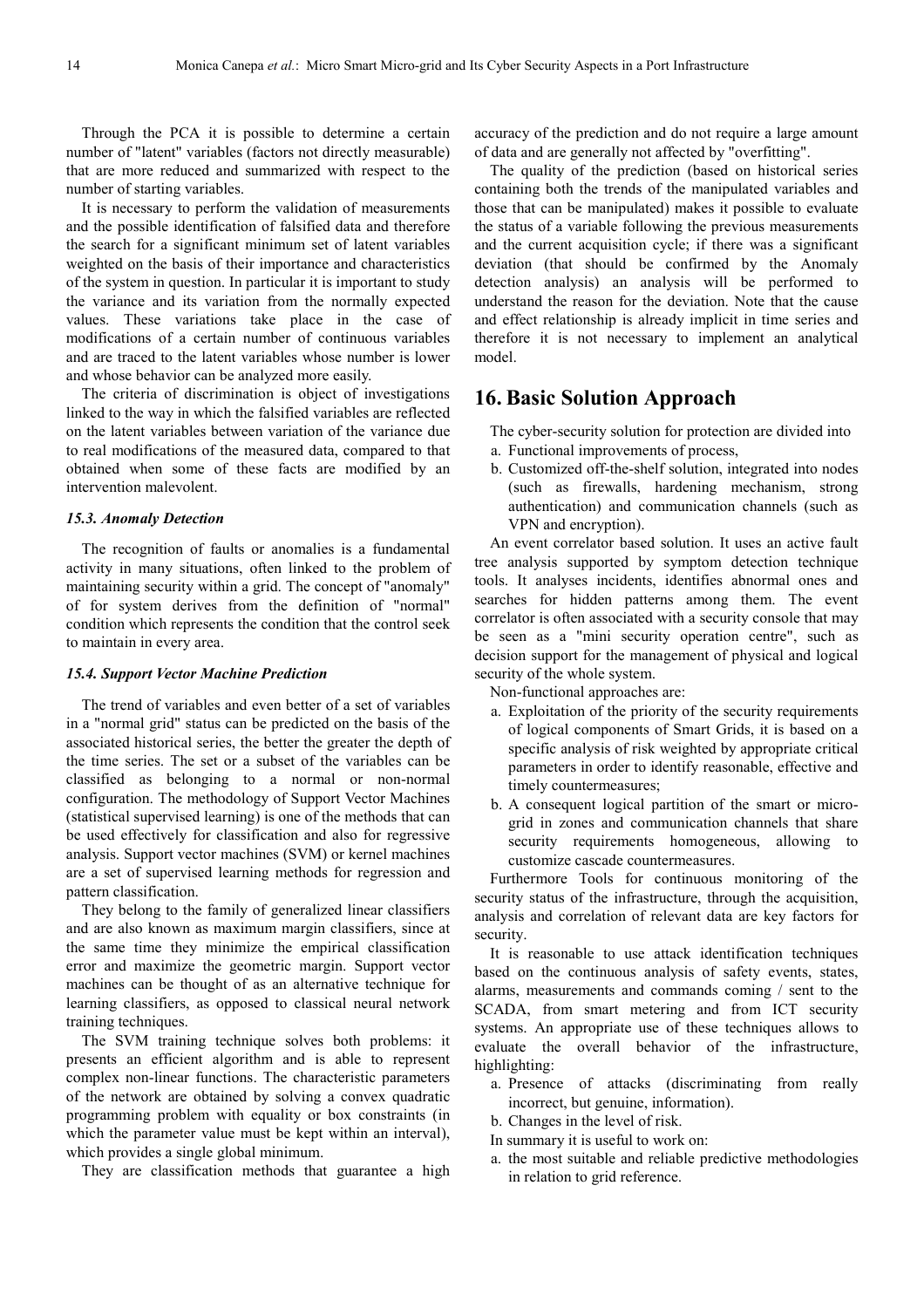- b. the use of the prediction in the identification of anomalous cases that require further examinations.
- c. the construction of derived (information increased) variables that have a greater meaning (physical) with respect to the identification of a possible manipulation.

# **17. Game Approach**

Conceptually the game strategy is based on a virtual hacker and a virtual operator. Accurate model of the microgrid is a prerequisite. The optimal strategy is identified by using game theory (Stakelberg competition and stochastic game for example).

In the Stakelberg strategy hacker and the operator have a certain amount of resources while the grid is deemed to be in a known initial state. The attacker perform a number of attacks and he operator responds by activating a series of countermeasures. These operations cause an increase or loss of resources on both parties and the process goes on until one of the party has zero resources, that means the game is over. To be noted that during the competition the competing parties may choose different strategies to control transition of the micro-grid to a new state. Any migration implies an increase or loss of resources for both parties.

The Stackelberg game is played where one player acts as the leader and the other the follower. The leader is a dominant position as it can enforce strategies on the follower, giving the leader a first-mover advantage. In this instance, the leader and follower are defined as they are previously listed in their respective level. The cost functions for each level are represented with respect to the leader, where the first level seeks to minimize the cost of a false alarm for the IDS and the second seeks to maximize the amount of disturbance caused by the attacker.

A variation on the stochastic game, the Bayesian game, is used by Ouyang et al. [35] in order to evaluate a scenario in which there is asymmetric information amongst players and strategies are updated as the state of the system changes. Games with asymmetric information are those in which "agents have different information overtime.

### **18. Conclusions**

Energy delivery in port infrastructures needs to be carried out in a safe and secure way, strongly protected, exploiting all the technological developments, providing favourable tariff, reducing cost and emissions, increasing revenues for port authority and internal operators.

A sophisticated attacker can attempt to modify the behavior of control and monitoring systems and, in particular, directly or indirectly influence data (states, measurements, alarms) and commands (continuous and discrete) in such a way as to mislead the supervision and control system, protection and operators; what would trigger improper interventions, that in turns may be detrimental to the integrity of the equipment and interfere with the continuity of the service.

It is appropriate to use techniques for the continuous monitoring of the safety of electrical infrastructures and to build identification of models to detect attacks.

From a general point of view it is beneficial to focus on the definition of methods for dynamically identifying the dependencies of the operational process of the micro-grid towards all the technologies served to it. In particular it necessary to study:

- a. The acquisition, standardization and correlation of security events coming from SCADA systems, from ICT systems with these correlated, from physical security systems.
- b. Determination of the stability status of the micro-grid by evaluating the data acquired in real time by the SCADA systems.
- c. Check that the micro-grid is in the "normal state" and check alteration against measures that are deemed secure.
- d. The continuous monitoring of all the parameters describing the safety status of the logical, physical structures and the level of regularity and stability of the operational process, with a view to their correlation.

### **References**

- [1] Parise G, Parise L, Martirano L, Chavdarian PB, Su CL, Ferrante A, (2014). Wise port & business energy management: Portfacilities, electrical power distribution.
- [2] X. Fang, S. Misra, G. Xue, and D. Yang, "Smart grid—The new and improved power grid: A survey," IEEE Commun. Surveys Tuts., vol. 14, no. 4, pp. 944–980, 4th Quart., 2012.
- [3] A. Wilner, "Cyber Deterrence and Critical-Infrastructure Protection: Expectation, Application, and Limitation," Comparative Strategy, vol. 36, no. 4, pp. 309–318, 2017.
- [4] D. B. Rawat and C. Bajracharya, "Cyber security for smart grid systems: Status, challenges and perspectives," in SoutheastCon 2015, 2015, pp. 1-6. (Conference Paper).
- [5] S. Shapsough, F. Qatan, R. Aburukba, F. Aloul, A. R. A. AliSmart grid cyber security: Challenges and solutions. 2015 International Conference on Smart Grid and Clean Energy Technologies (ICSGCE) (2015), pp. 170-175, 10.1109/ICSGCE.2015.7454291.
- [6] J. Liu, Y. Xiao, S. Li, W. Liang, C. L. P. Chen Cyber security and privacy issues in smart grids. IEEE Commun. Surv. Tutor., 14 (4) (2012), pp. 981-997, 10.1109/SURV.2011.122111.00145.
- [7] W. Wang, Z. Lu, Cyber security in the smart grid: survey and challenges. Comput. Netw., 57 (5) (2013), pp. 1344-1371, 10.1016/j.comnet.2012.12.017.
- [8] G. Bedi, G. K. Venayagamoorthy, R. Singh, R. R. Brooks, K. Wang, Review of internet of things (IoT) in electric power and energy systems. IEEE Internet Things J., 5 (2) (2018), pp. 847-870, 10.1109/JIOT.2018.2802704.
- [9] K. Kimani, V. Oduol, K. LangatCyber security challenges for IoT-based smart grid networks. Int. J. Crit. Infrastruct. Prot., 25 (2019), pp. 36-49, 10.1016/j.ijcip.2019.01.001.